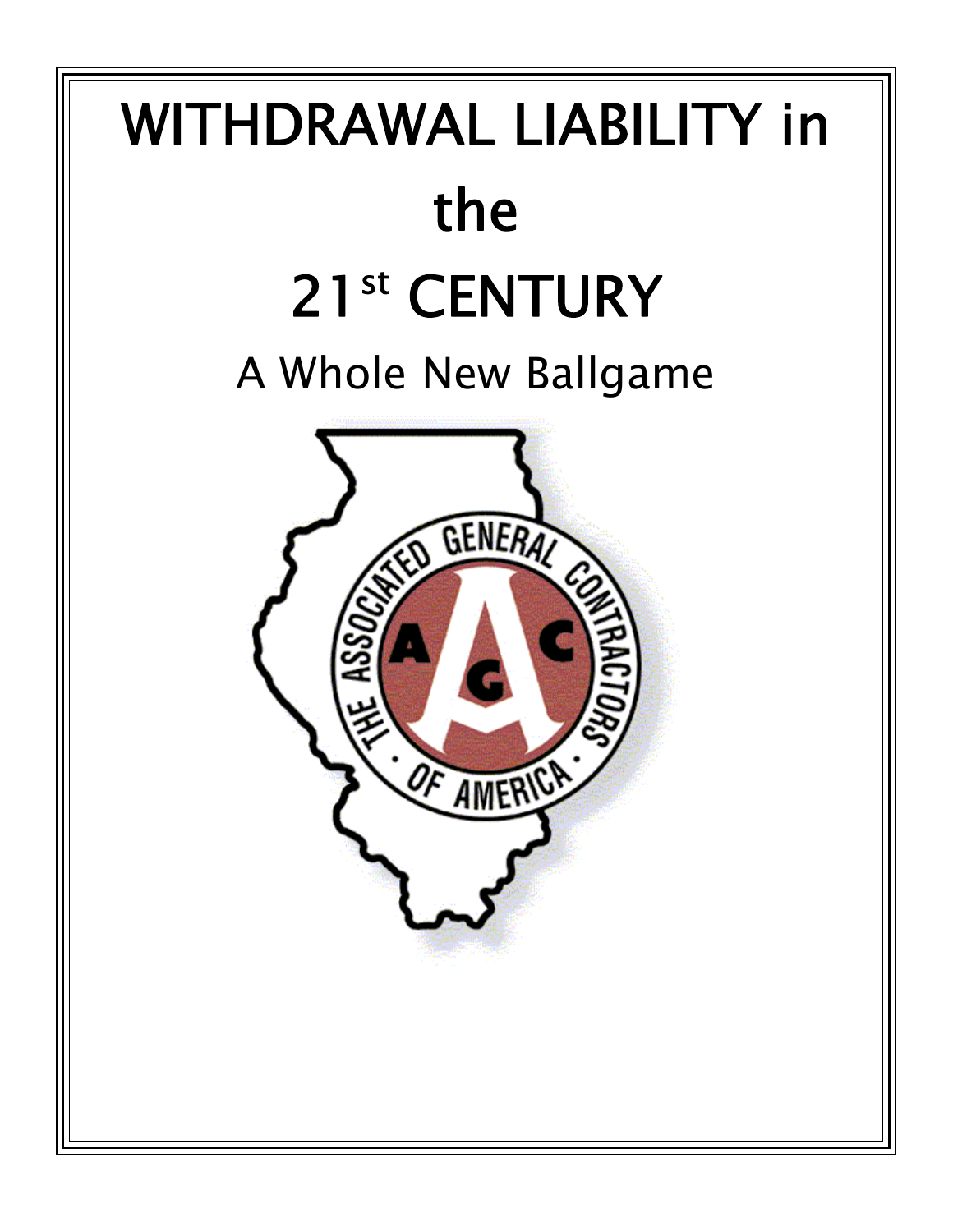# Associated General Contractors Annual Convention

December 4, 2006 – Springfield, Illinois

Presented by: ANDREW J. MARTONE, ESQ. BOBROFF, HESSE, LINDMARK & MARTONE, P.C. 7730 Forsyth Blvd., St. Louis, MO 63105 Phone: (314) 862-0300 • Fax: (314) 862-7010 [andymartone@bobroffhesse.com](mailto:andymartone@bobroffhesse.com)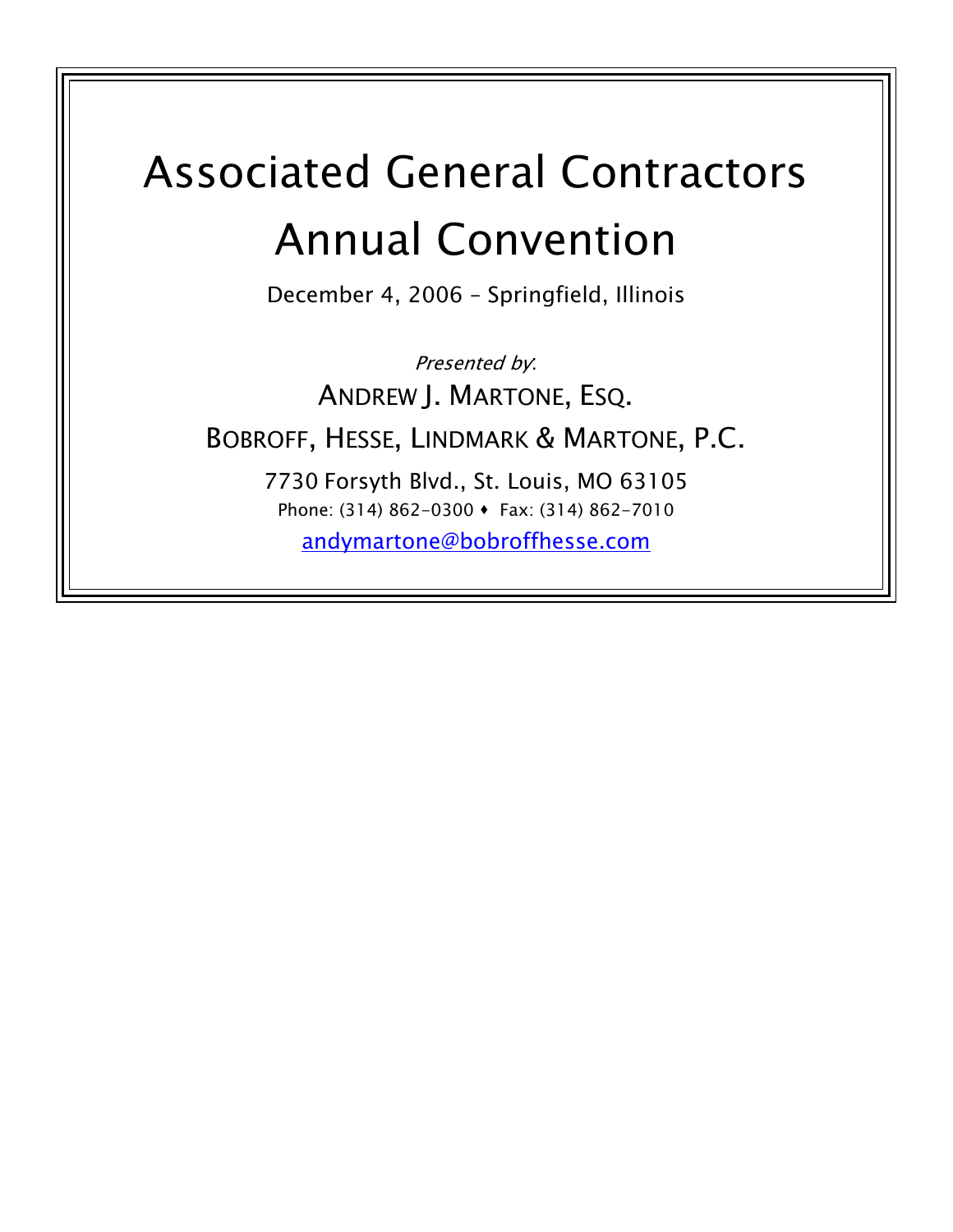# MULTI-EMPLOYER PENSION PLAN WITHDRAWAL LIABILITY GOING INTO THE 21ST CENTURY

# I. THE SOURCE OF THE LAW

 A. The Act . The Multi-employer Pension Plan Amendments Act of 1980 ("MPPAA") (Pub. Law 96-364) amended the Employee Retirement Income Security Act of 1974 (ERISA), to impose liability for a share of the unfunded vested benefits of a multi-employer pension plan on employers who withdraw from the plan. Most recently the law was amended by the Pension Protection Act of 2006 (PPA of 2006) (Pub. Law 109-280).

B. Where to find the law.

 1. ERISA and the MPPAA are codified at 29 U.S.C. §1001, et seq. The principal location of the withdrawal liability provisions of the law are located in the US Code at 29 U.S.C. §1381 - §1453.

 2. The text of the PPA of 2006 (Pub. Law 109-280) can be found at the Thomas website at:

> [http://thomas.loc.gov/cgi](http://thomas.loc.gov/cgi-bin/bdquery/z?d109:HR00004:|TOM:/bss/d109query.html|)[bin/bdquery/z?d109:HR00004:|TOM:/bss/d109query.html|](http://thomas.loc.gov/cgi-bin/bdquery/z?d109:HR00004:|TOM:/bss/d109query.html|)  (Note: It is very lengthy – almost 400 pages.)

 3. Regulations - 29 C.F.R. §4000, et seq. There are no regulations yet on the PPA of 2006.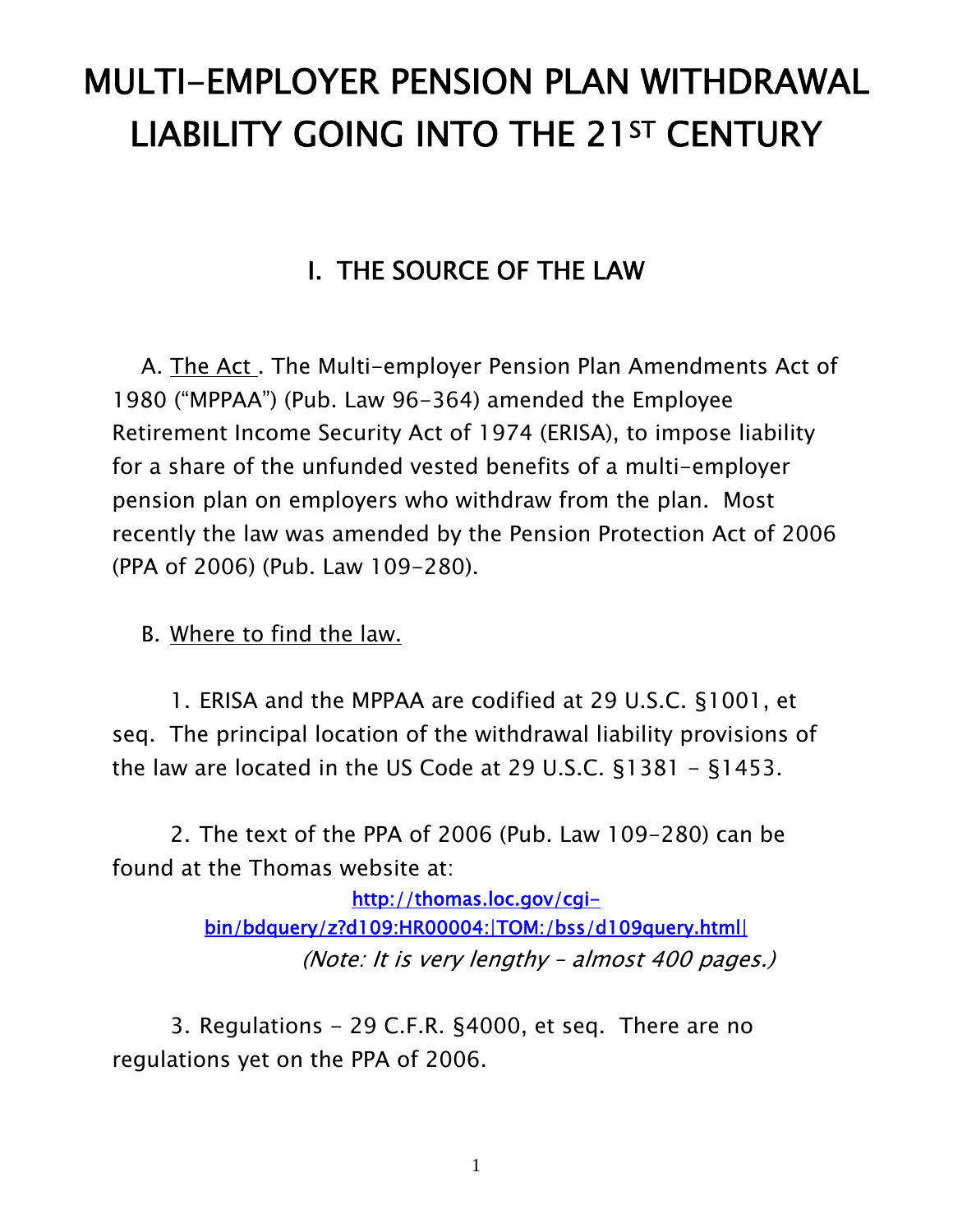4. A good place to find information is at the PBGC website: www.pbgc.gov The "Practitioners" page contains more technical information and has links to the text of the code and the regulations.

 C. The purpose of the MPPAA in creating withdrawal liability was to counter the threat to the viability of under funded multiemployer pension funds from voluntary employer withdrawals from the plans. MPPAA, Section 3; Borntrager v. Central States, Southeast and Southwest Areas Pension Fund, 425 F.3d 1087, 1089 (8th Cir. 2005).

# II. OVERVIEW OF THE LAW OF WITHDRAWAL LIABILITY

 A. General. Under the MPPAA, when an employer withdraws from a multi-employer pension plan which has unfunded benefits, it generally is liable to the fund for a share of the unfunded vested benefits in amount to be determined under the Act.

#### B. Complete Withdrawal / Partial Withdrawal

 1. A complete withdrawal from a multi-employer plan occurs when an employer:

 a) permanently ceases to have an obligation to contribute under the plan, or

 b) permanently ceases all covered operations under the plan.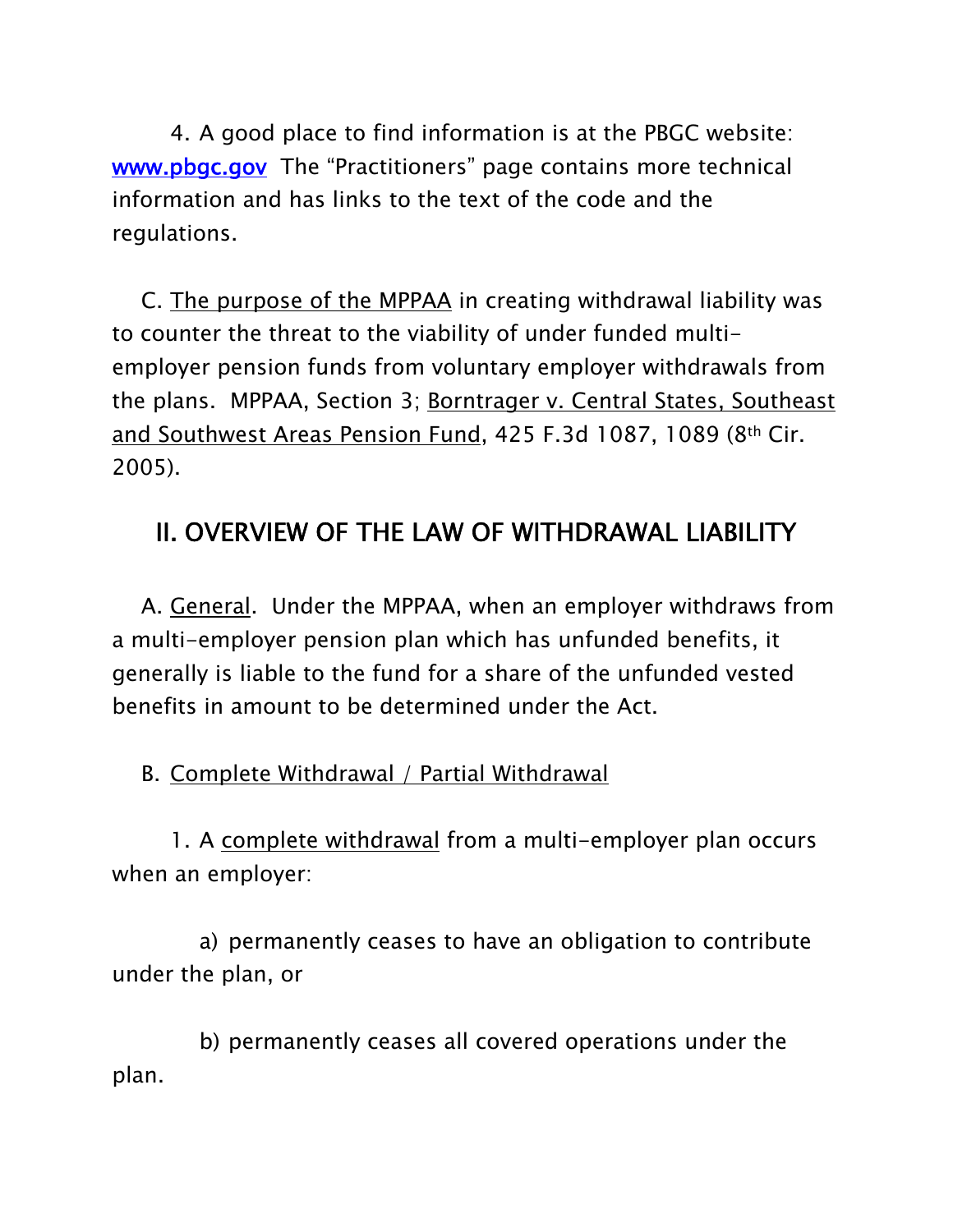The date of a complete withdrawal is either the date of the cessation of the obligation to contribute or the cessation of covered operations. 29 U.S.C. §1383(a)

 2. A partial withdrawal from a multi-employer plan occurs on the last day of a plan year in which there is either:

 a) a seventy percent (70%) decline in contribution base units; or

 b) a partial cessation of the employer's contribution obligation.

 Under the PPA of 2006, contracting out of a bargaining unit to a company controlled by the employer may result in a partial withdrawal.

 3. A non-construction industry plan can be amended to permit a "six-year free look", but both the employer and the plan each must meet several requirements.

> [NOTE: UNDER THE PPA OF 2006, EFFECTIVE JANUARY 1, 2007, CONSTRUCTION INDUSTRY PLANS CAN ADOPT THE SIX-YEAR FREE LOOK.]

a) The employer:

 i. had an obligation to contribute to the plan after September 26, 1980;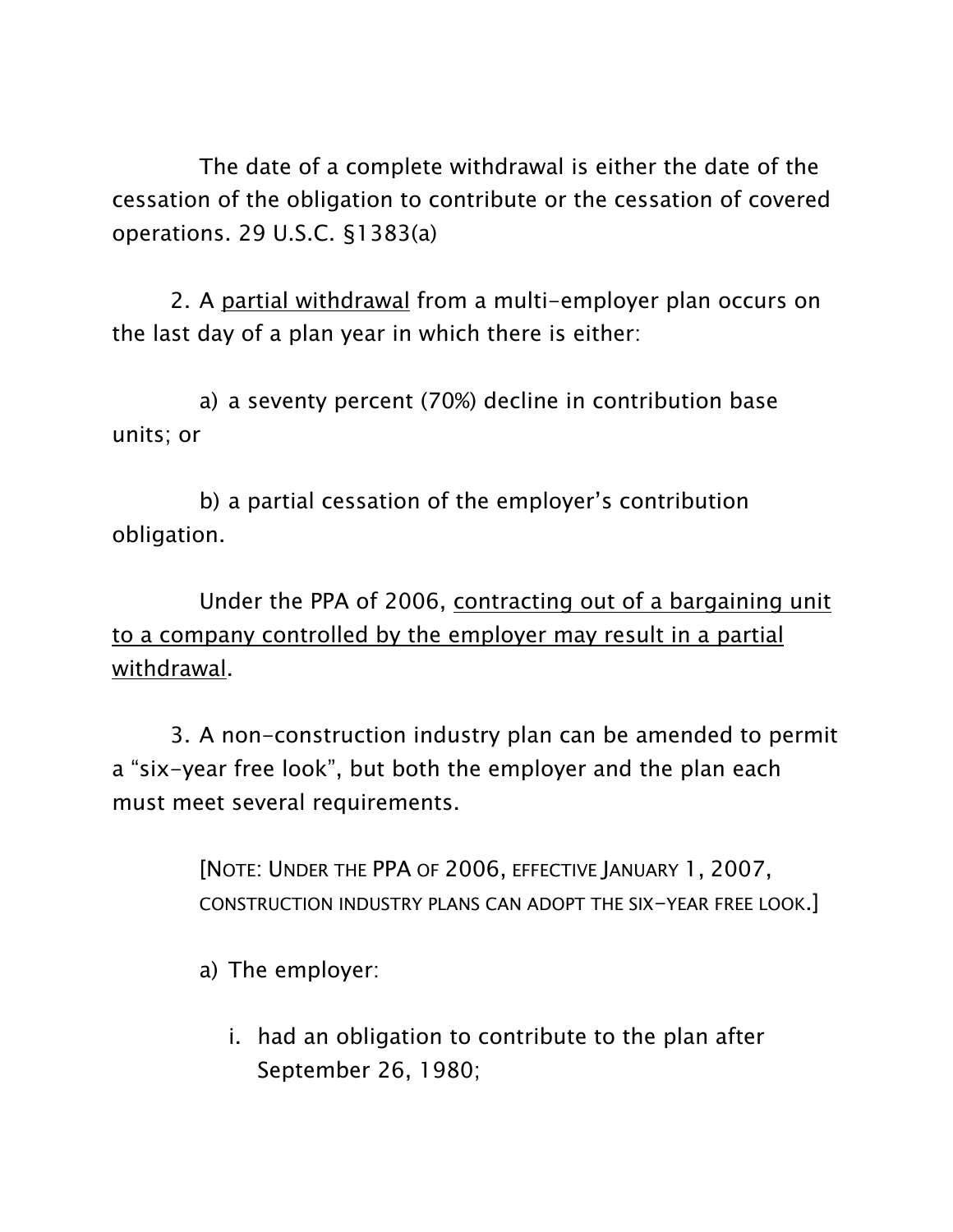- ii. had an obligation to contribute to the plan for no more than the lesser of:
	- (a) six consecutive plan years preceding the date on which the employer withdraws or

 (b) the number of years required for vesting under the plan.

- iii. was required to make contributions to the plan for each such plan year in an amount equal to less than 2 percent of the sum of all employer contributions made to the plan for each such year; and
- iv. Has never previously avoided withdrawal liability because of the application of this section with respect to the plan.
- b) The plan must:
	- i. not be a plan which primarily covers employees in the building and construction industry;
	- ii. be amended to provide that the free look applies;
	- iii. provide or be amended to provide for the reduction of benefits under Section 411(a)(3)(E) of the Internal Revenue Code applies with respect to employees of the employer; and,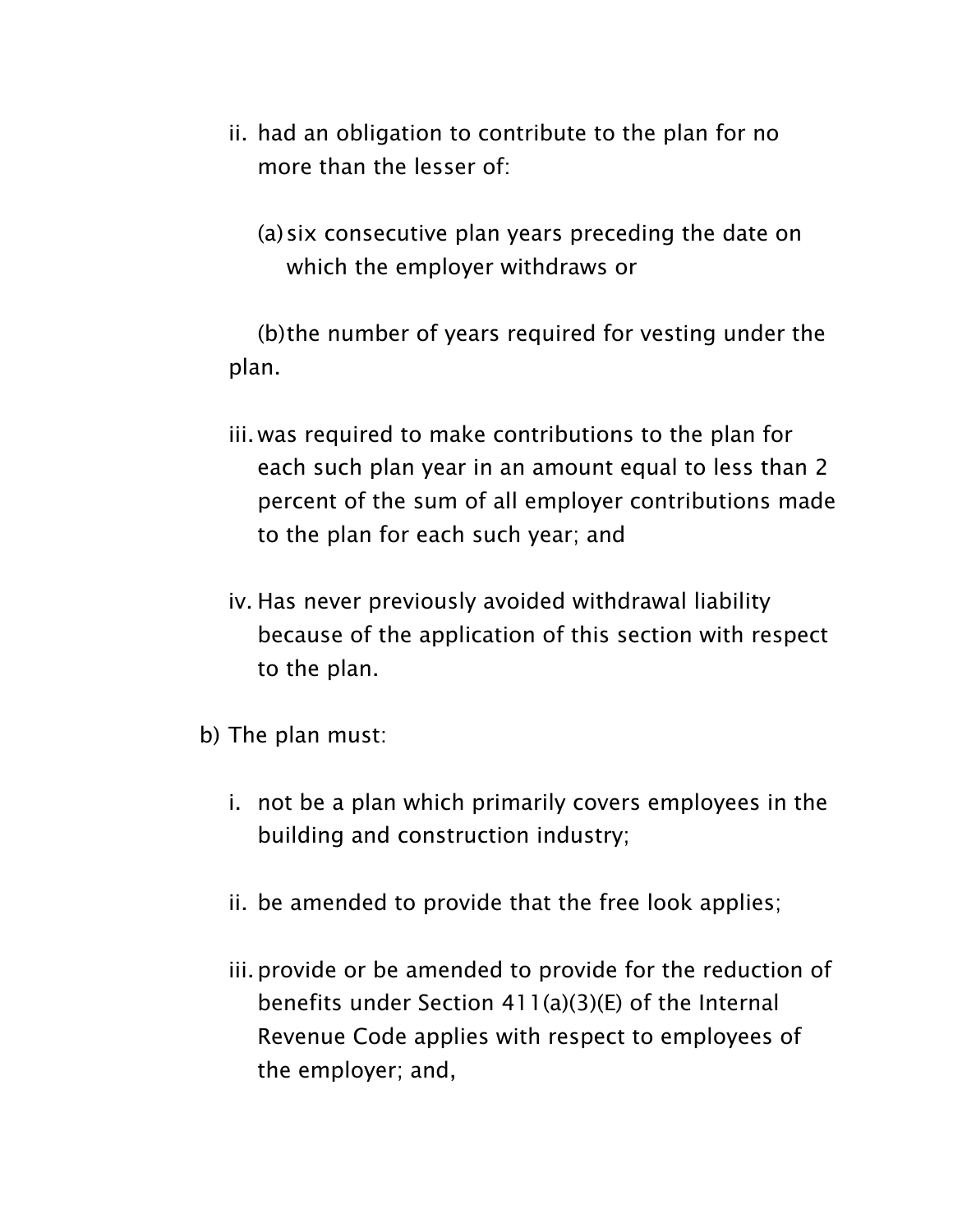iv. the ratio of plan assets to benefit payments must be 8:1 for the plan year preceding the first plan year in which the employer was required to contribute.

 4. An employer is not considered to have withdrawn solely because it suspends contributions under a plan during a labor dispute with its employees. 29 U.S.C. §1398.

C. Calculating Withdrawal Liability

 1. Generally, withdrawal liability is the employer's proportional share of the pension plan's unfunded vested benefits (UVBs).

 2. Methods of calculation. The statute provides several methods of calculation. It is important to determine which method the pension plan uses because the amount of withdrawal liability can vary depending on the method used.

> a) Presumptive method – this method must be used by building and construction industry pension plans.

 [UNDER THE PPA OF 2006, CONSTRUCTION INDUSTRY PLANS CAN ADOPT OTHER METHODS, EFFECTIVE JANUARY 1, 2007.]

 Under this method, UVBs for the last 20 years are amortized and allocated to employers based on the percentage of the employer's contributions to the total amount of contributions made by all employers to the pension plan (minus contributions made by employers who withdrew from the plan in that year in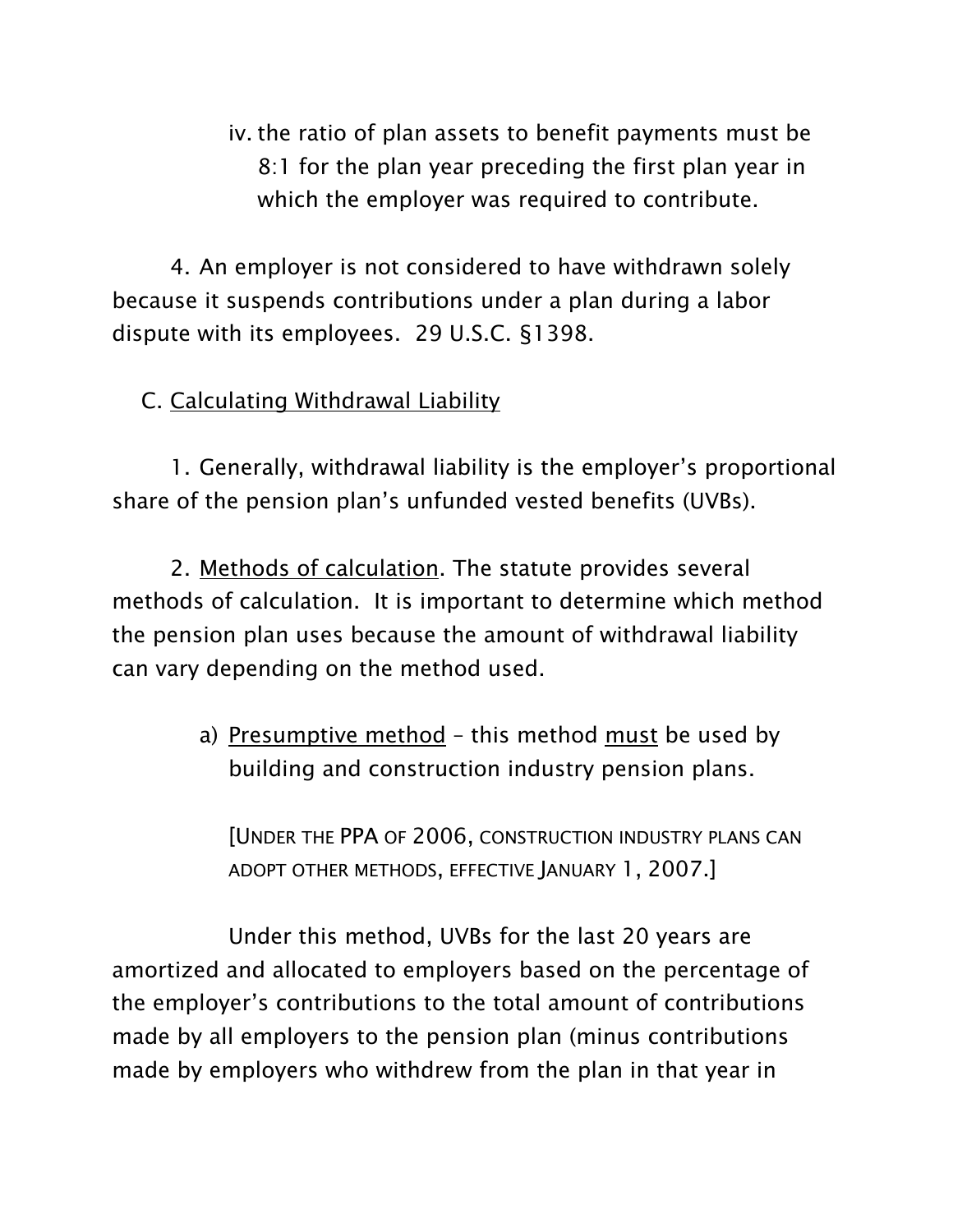which the change arose), calculated for the 5 plan years immediately prior to withdrawal. 29 U.S.C. §1391(b).

- b) Rolling-Five method. A simplified version of the presumptive method. 29 U.S.C. §1391(c)(2).
- c) Direct Attribution method. UVBs are allocated based directly on the liabilities attributable to the employer's current and former employees and on the assets allocated to the employer. In addition, the employer is allocated a share of the UVBs of employers who previously withdrew without a withdrawal liability assessment. 29 U.S.C. §1391(c)(4).

 3. Reductions or Limitations on the amount of withdrawal liability.

- a) The *de minimus* rule functions as a deduction: the amount depends on whether the plan has adopted an alternate rule and on the plan's amount of UVBs, but generally the deduction is \$50,000, reduced dollar for dollar for any amount of withdrawal liability over \$100,000. Pension plans can be amended to adopt an alternative *de minimus* rule. 29 U.S.C. §1389.
- b) For partial withdrawals, the liability is reduced proportionally based the employer's contributions after withdrawal. 29 U.S.C. §1386.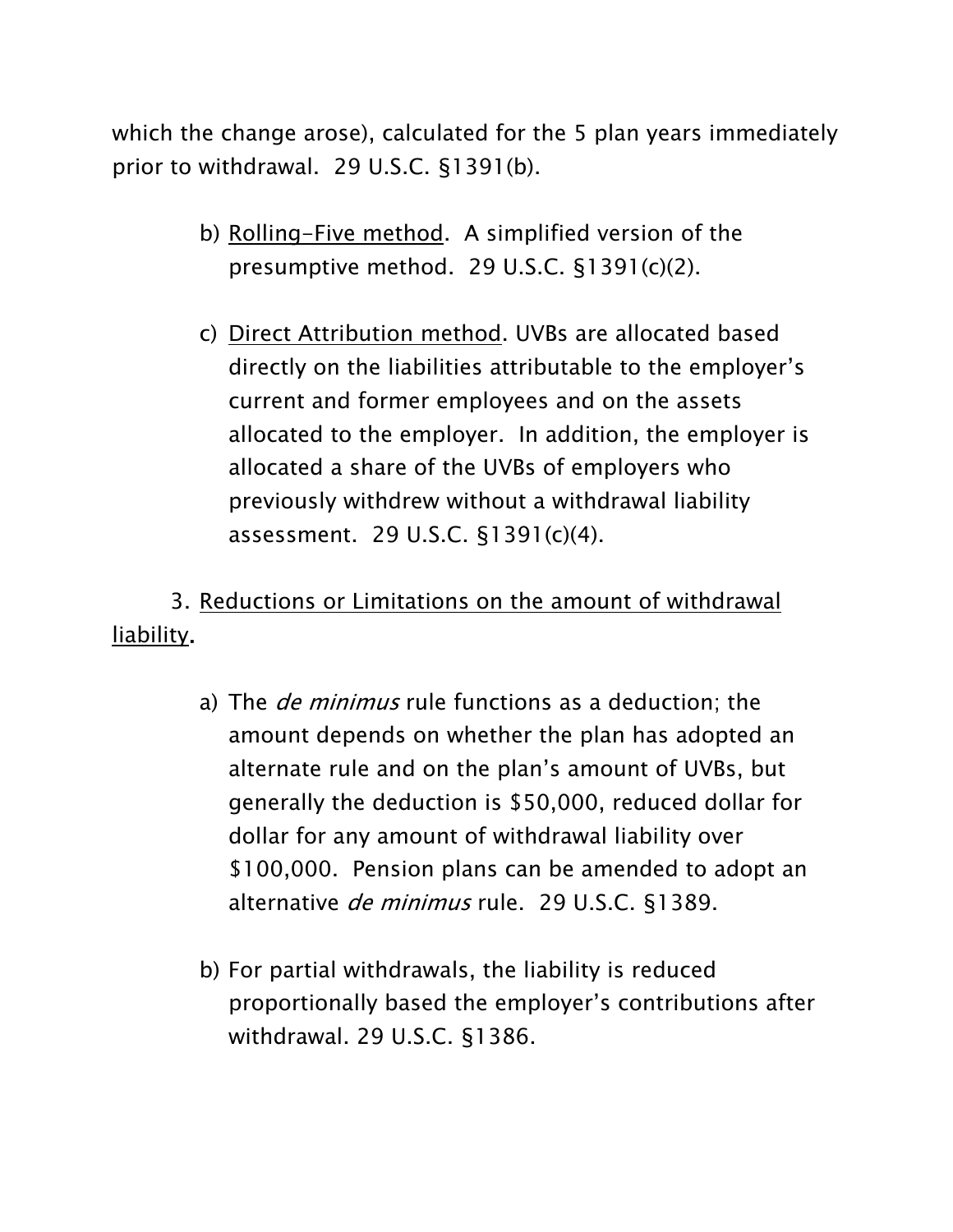c) In the case of a withdrawal due to a sale of all assets, withdrawal liability may be limited based on the liquidation value of the employer after the sale of assets or on the UVBs attributable to employees of the employer. 29 U.S.C. §1405. \*\*\* Although the gist of this limitation remains the same, this provision was updated and amended under the PPA of 2006\*\*\*

#### D. Withdrawal Liability Payment

 1. Payments are amortized based on the employer's contributions to the plan, not based on a typical loan amortization schedule. 29 U.S.C. §1399(c).

 2. Payments begin within 60 days after the pension plan's demand for payment. 29 U.S.C. §1399(c)(2). Generally, payments must be made even if the employer challenges the assessment of withdrawal liability.

 3. Payments are limited to a 20-year period, which may act to limit the amount of withdrawal liability to be paid. 29 U.S.C.  $$1399(c)(1)(B)$ .

 4. Upon a default in making a payment, which is not cured within 60 days of written notice from the plan, the plan may accelerate the debt plus interest accrued to date. 29 U.S.C.  $§1399(c)(5).$ 

 5. Withdrawal liability is treated like a delinquent contribution and can be collected by litigation brought in the federal courts. 29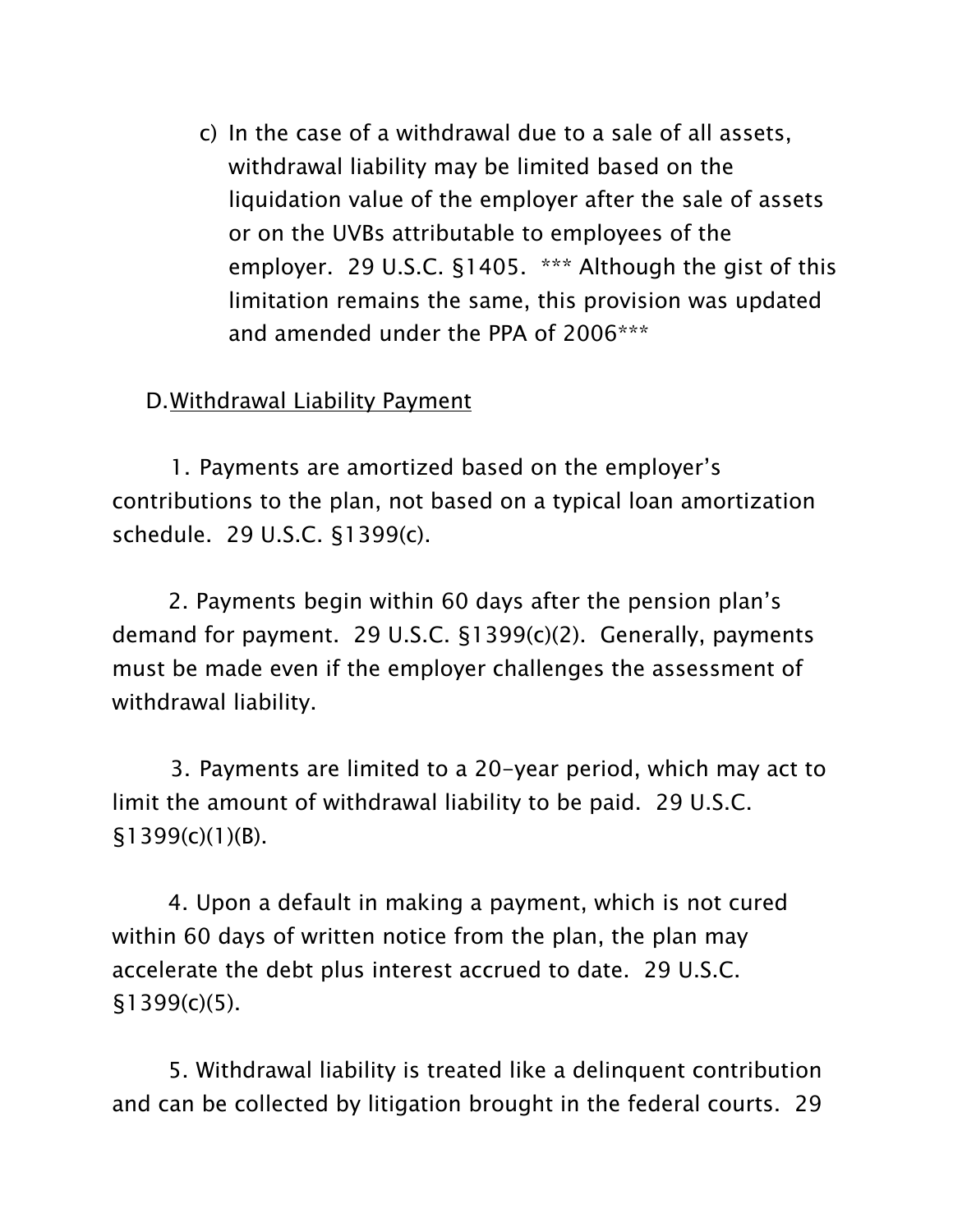U.S.C. §1451(b). Thus, the liquidated damages, interest, attorneys fees and costs provisions of 29 U.S.C. §1132(g)(2) apply. Connors v. Brady-Cline Coal Co., 668 F.Supp. 5 (D. D.C. 1987).

#### E. Disputes regarding withdrawal liability.

 1. The employer must request review of the plan sponsor's determination of withdrawal liability within 90 days of receipt of the notice of withdrawal liability from the plan.

2. Disputes are determined by arbitration.

- a) Again, it is the employer's obligation to demand arbitration in a timely manner. The time limit depends on whether the plan responds to the employer's request for review, so it is critical to keep track of these deadlines, but the approximate time limit is 6 months from the date the employer's request for review is filed.
- b) The statute and regulations contain other procedural requirements for the arbitration process that must be followed, so it is important to act promptly. 29 U.S.C. §1401(a); 29 C.F.R. §4221.
- c) The plan's determinations are presumed correct, and the burden is on the employer to overcome that presumption by a preponderance of the evidence. 29 U.S.C. §1401(a); 29 C.F.R. §4221.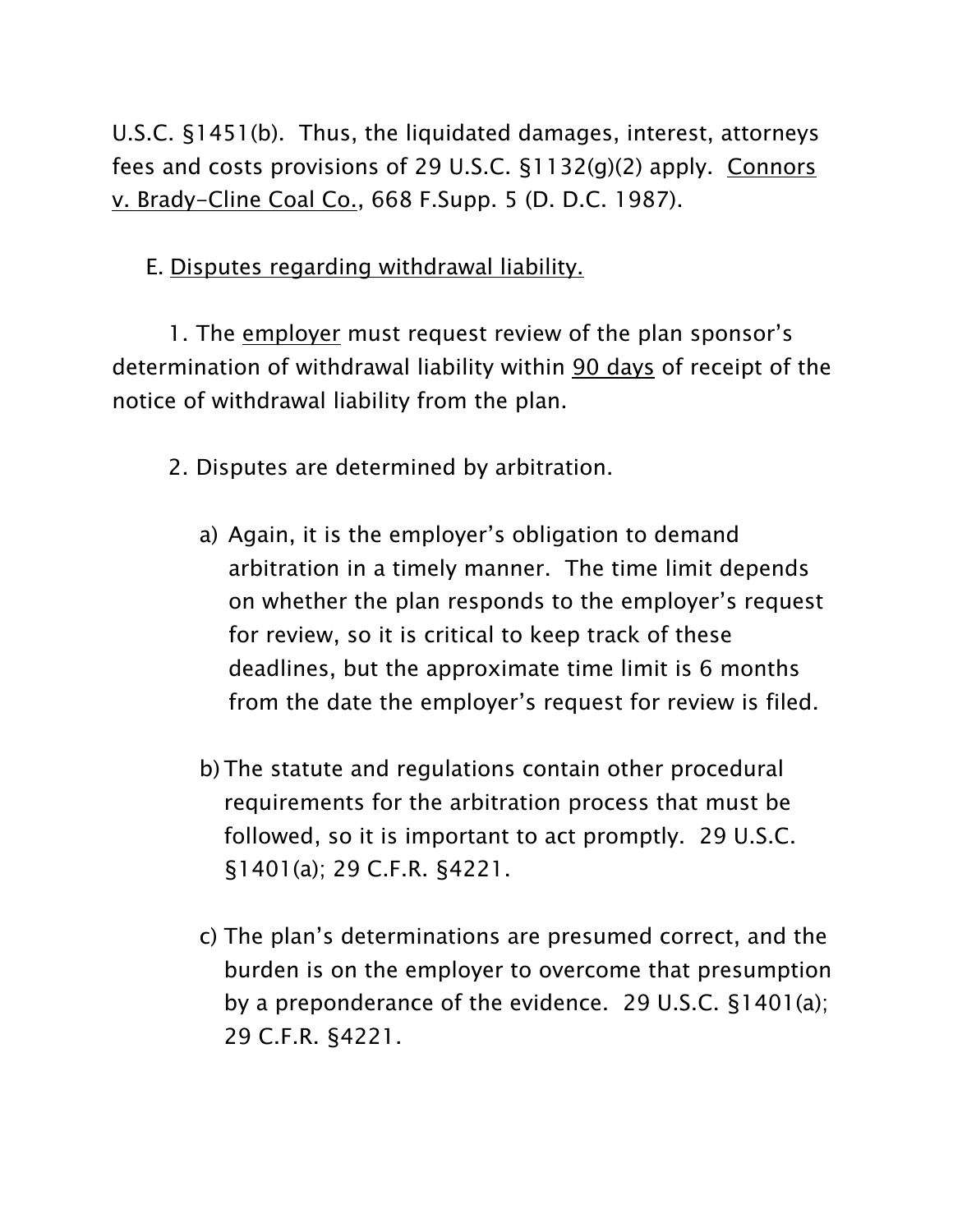d) Arbitration decisions are enforceable in federal court and the factual findings of the arbitrator are presumed correct. 29 US.C. §1401(b),(c).

 3. An employer must continue to make withdrawal liability payments while the dispute and arbitration are pending. 29 U.S.C. §1401(d)

F. Mass Withdrawal Liability

 1. A multi-employer pension plan can terminate due to the "mass withdrawal" of all contributing employers. 29 U.S.C. §1341a(a)(2). A "mass withdrawal" means

- a) the withdrawal of every employer from the plan,
- b) the cessation of the obligation of all employers to contribute under the plan, or
- c) the withdrawal of substantially all employers pursuant to an agreement or arrangement to withdraw.

29 C.F.R. §4001.2; 29 U.S.C. §1341a(a)(2).

 2. A plan which terminates due to a mass withdrawal is subject to a number of notice and substantive obligations, including possible benefit reduction or suspension. 29 U.S.C. §1441; 29 C.F.R. §§4041A and 4268.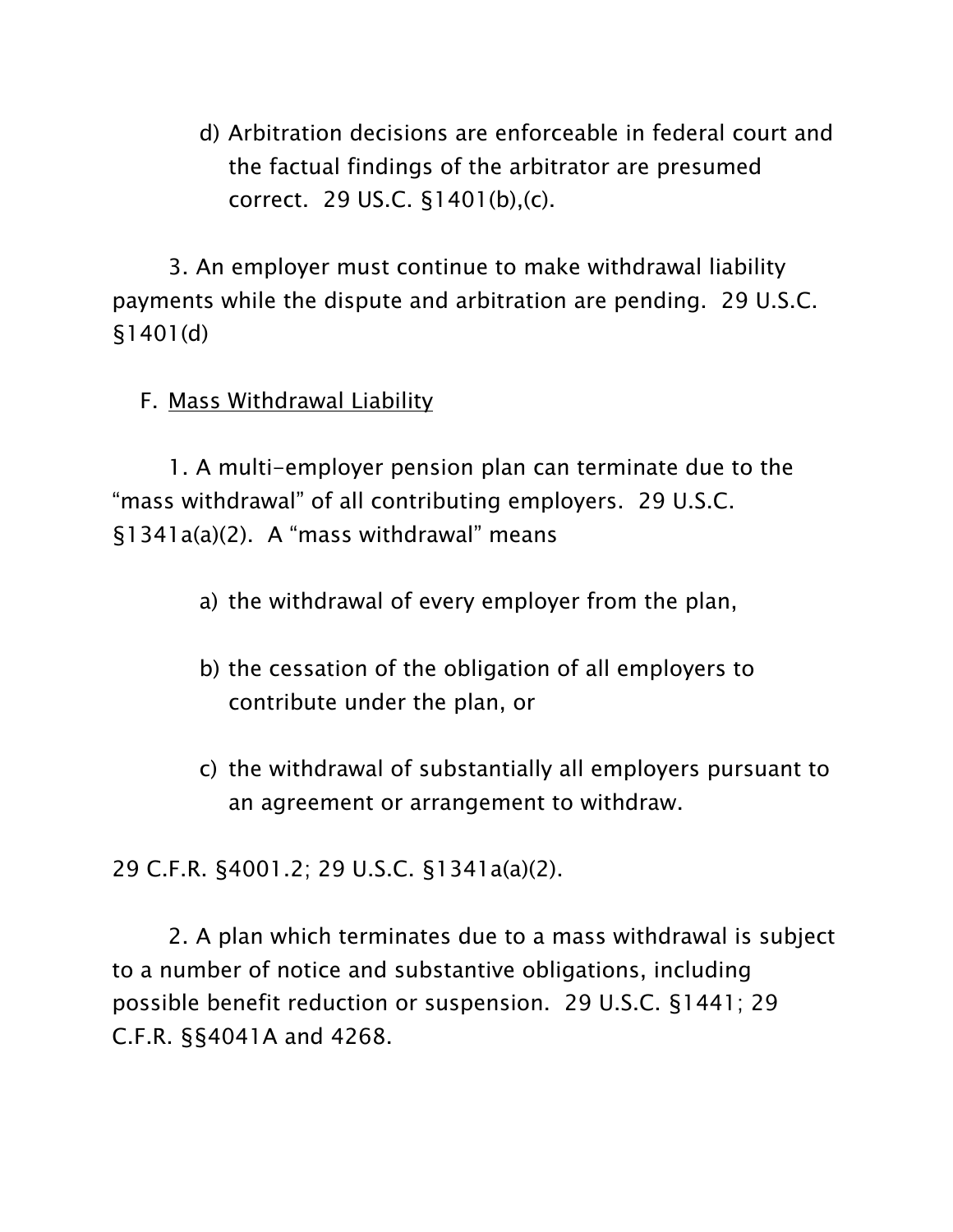3. Employers involved in a mass withdrawal not only have to pay the "initial" withdrawal liability as outlined above, but also must pay the amounts reduced under the *de minimus* and 20-year limitation provisions. 29 U.S.C. §§1389(c), 1399(c)(1)(D); 29 C.F.R. §§4219.11, 4219.12.

 4. Further, employers who withdraw within three years of a mass withdrawal are presumed to have withdrawn pursuant to an agreement or arrangement to withdraw and may be liable for reallocation liability. This presumption may be rebutted by a preponderance of the evidence. 29 U.S.C. §§1389(d), 1399(c)(1)(D); 29 C.F.R. §4219.12(g). [Reallocation liability is an amount of UVBs which are not otherwise collected or collectible by the pension plan, such as amounts uncollectible due to bankruptcy of employers.]

 5. From the mass withdrawal or termination of the plan due to a mass withdrawal, a sequence of deadlines for computing and giving notice of liability occur under the regulations (29 C.F.R. §4219). This can be a lengthy period of time, extending over one year after the mass withdrawal occurs.

 6. Any additional amounts owed due to a mass withdrawal are either added into the employer's withdrawal liability payment schedule or, if the employer has no withdrawal liability payments, a new payment schedule is established in the same manner as an initial withdrawal liability payment schedule. 29 C.F.R. §4219.16(f).

 7. The same review and arbitration procedures for withdrawal liability, as described above, apply to mass withdrawal liability determinations. 29 C.F.R. §4219.16(g). If the plan sponsor later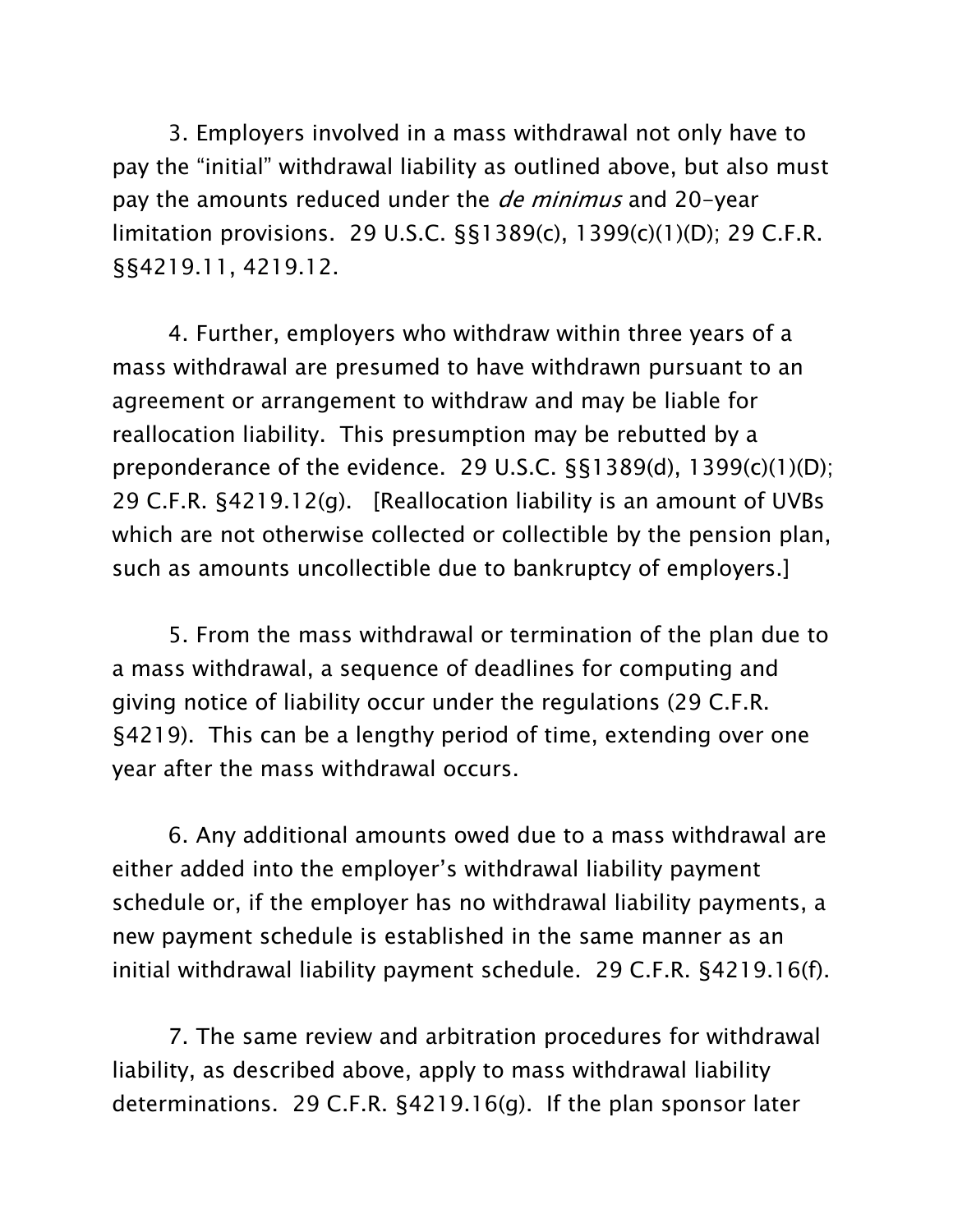determines that a mass withdrawal has not occurred, then withdrawal liability payments and interest must be refunded to employers. 29 C.F.R. 4219.16(i).

## III. THE PENSION PROTECTION ACT OF 2006.

A. Signed into law by President Bush on August 17, 2006.

 B. Probably the most significant pension legislation since the adoption of ERISA in 1974; changes not only to the law regarding multi-employer pension plans, but also single employer pension plans and individuals' pension options. The Act is huge, almost 400 pages.

 C. Some of the provisions pertinent to multi-employer pension plans and withdrawal liability

1. Many changes and updates to pension plan law.

 2. Most critical for employers, the PPA modified the funding provisions of ERISA for pension plans, including provisions to shore up ailing defined benefit pension plans. The additional/corrective funding provisions are effective through 2014.

> a) New funding rules begin the first plan year beginning after 2007, with a phased transition from 90 percent funding to 100 percent funding by 2011.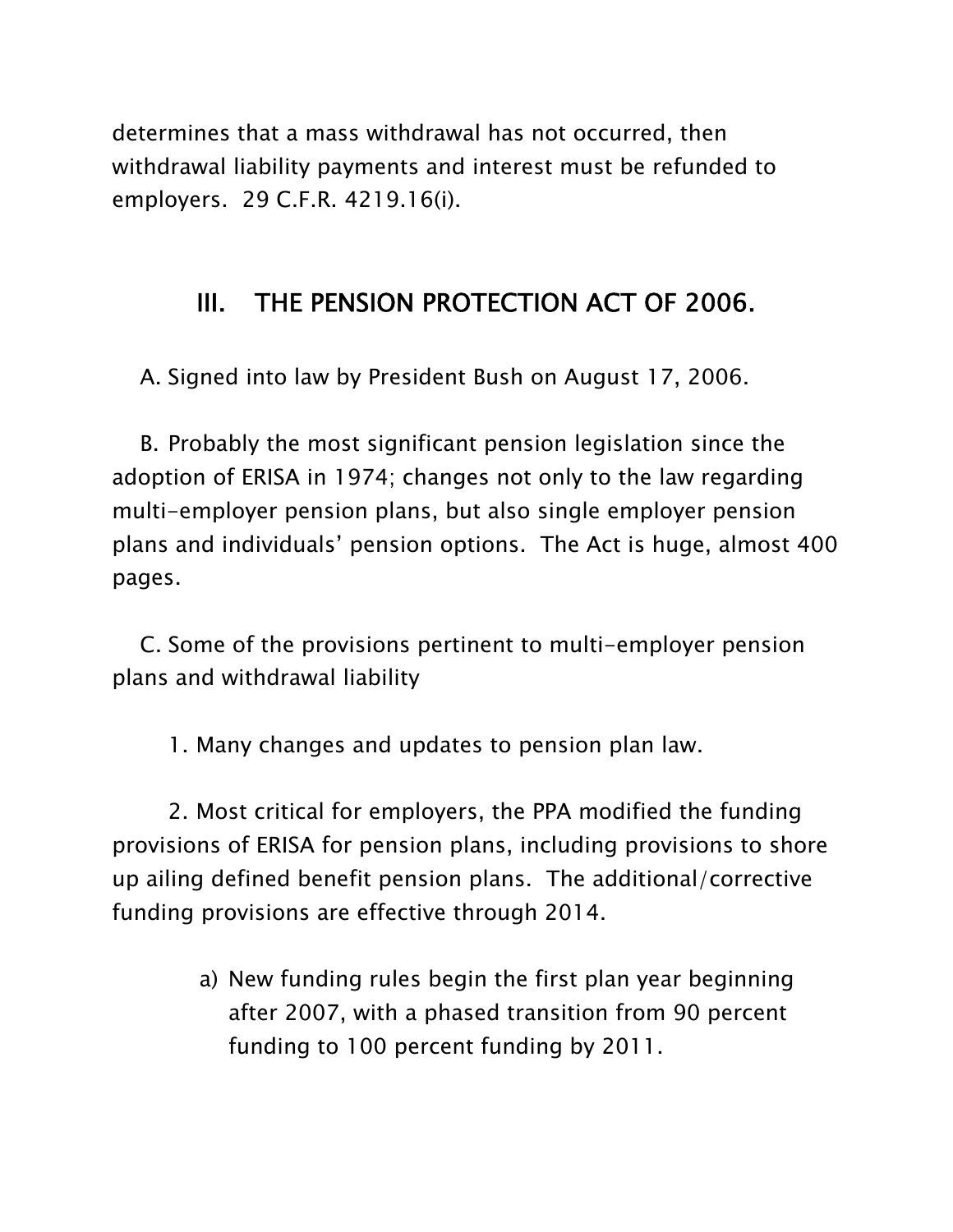- b) A pension fund can obtain an automatic 5 year amortization extension, plus 5 additional years at the discretion of the IRS, for unfunded past service liability, investment loss, or experience loss.
- c) The Act creates three status groups for Funds: funds which meet the funding standards; "endangered" or "seriously endangered" funds; and, "critical" funds. The Fund's actuary must certify the Fund's status within 90 days of the start of each plan year.
- d) Endangered status either a funding percentage of 80% or less or facing a funding deficiency within the next six years. Seriously endangered status – both conditions. Effects:
	- i. The Fund must adopt a funding improvement plan to increase its funding over 10 years (15 if seriously endangered).
	- ii. The Fund must provide the bargaining parties with two schedules to pick from for the next CBA:
		- (a) One to maintain the current contributions but reduce benefits (the default schedule).
		- (b) One to maintain benefits and increase contributions.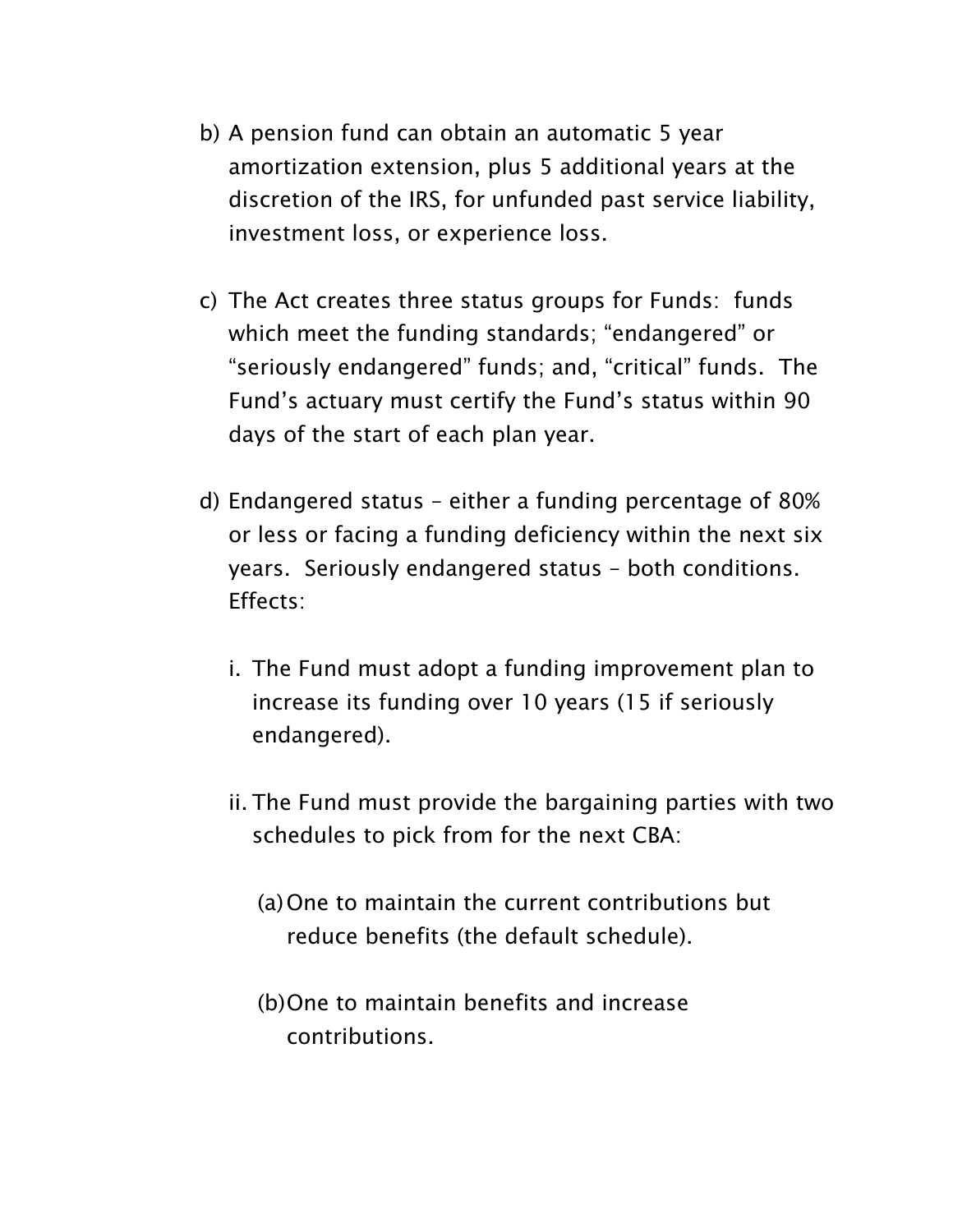- (c) If the parties don't select a schedule within 180 days after the contract expires (or upon impasse) the Fund must implement the default schedule.
- iii. Generally, there can be no plan changes or benefit increases that increase the fund's benefit obligations.
- iv. The Fund cannot accept a CBA or participation agreement that provides for

 (a) a reduction in the level of contributions for any participants;

- (b) a suspension of contributions with respect to any period of service, or
- (c) any new direct or indirect exclusion of younger or newly hired employees from plan participation.
- v. Fines or excise taxes can be assessed against Trustees that don't comply with the funding improvement plan and employers that don't make the required contributions under a default schedule.
- e) Critical Status a funding percentage of 65% or less or projected to have a funding deficiency or cash-flow crisis within three to six years. The effects are the same as being endangered, plus: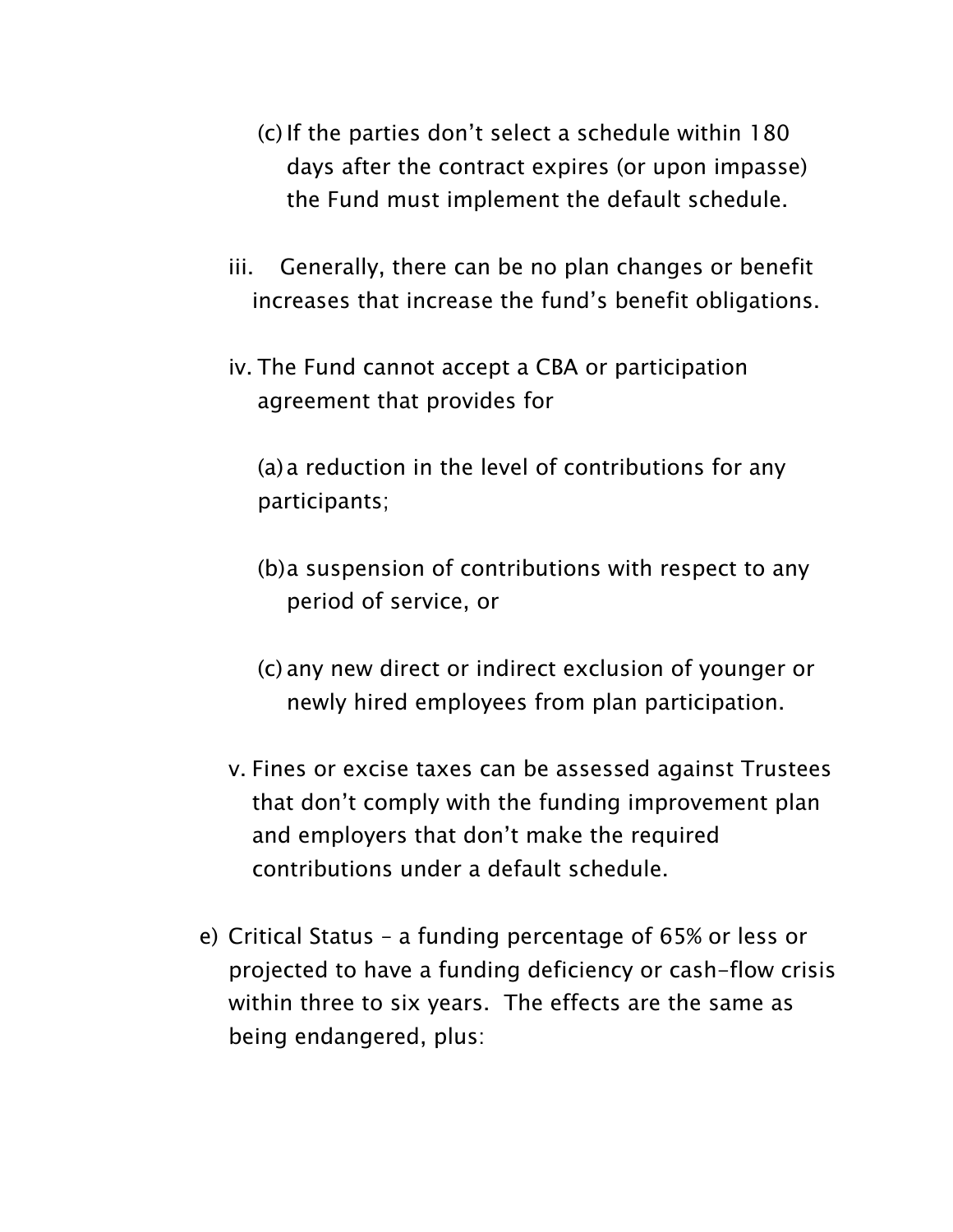- i. Fund must adopt a "rehabilitation" plan to emerge from critical status in 10 years.
- ii. Within 30 days of receiving notice from the Fund, the employer must pay a 5% surcharge on contributions (10% after the initial year) until the effective data of a CBA in which the parties adopt one of the Fund's contribution schedules.
- iii. Prospective benefit reductions are permitted for "adjustable benefits", such as full early retirement, post-retirement death benefits, disability benefits not in pay status, or 60-month guarantees.
- iv. Future benefit accrual rates can be reduced, but not to less than 1 percent of contributions.
- f) An employer can file suit to compel a plan in endangered or critical status to adopt, update, or comply with a funding improvement or rehabilitation plan.

 3. Withdrawal liability changes (generally take effect upon enactment)

> a) Partial withdrawal for contracting out work. If an employer permanently ceases to have an obligation to contribute under one or more of its collective bargaining agreement, but not all of its CBAs, under which the employer is obligated to contribute, but the employer transfers such work covered by the CBA to an entity or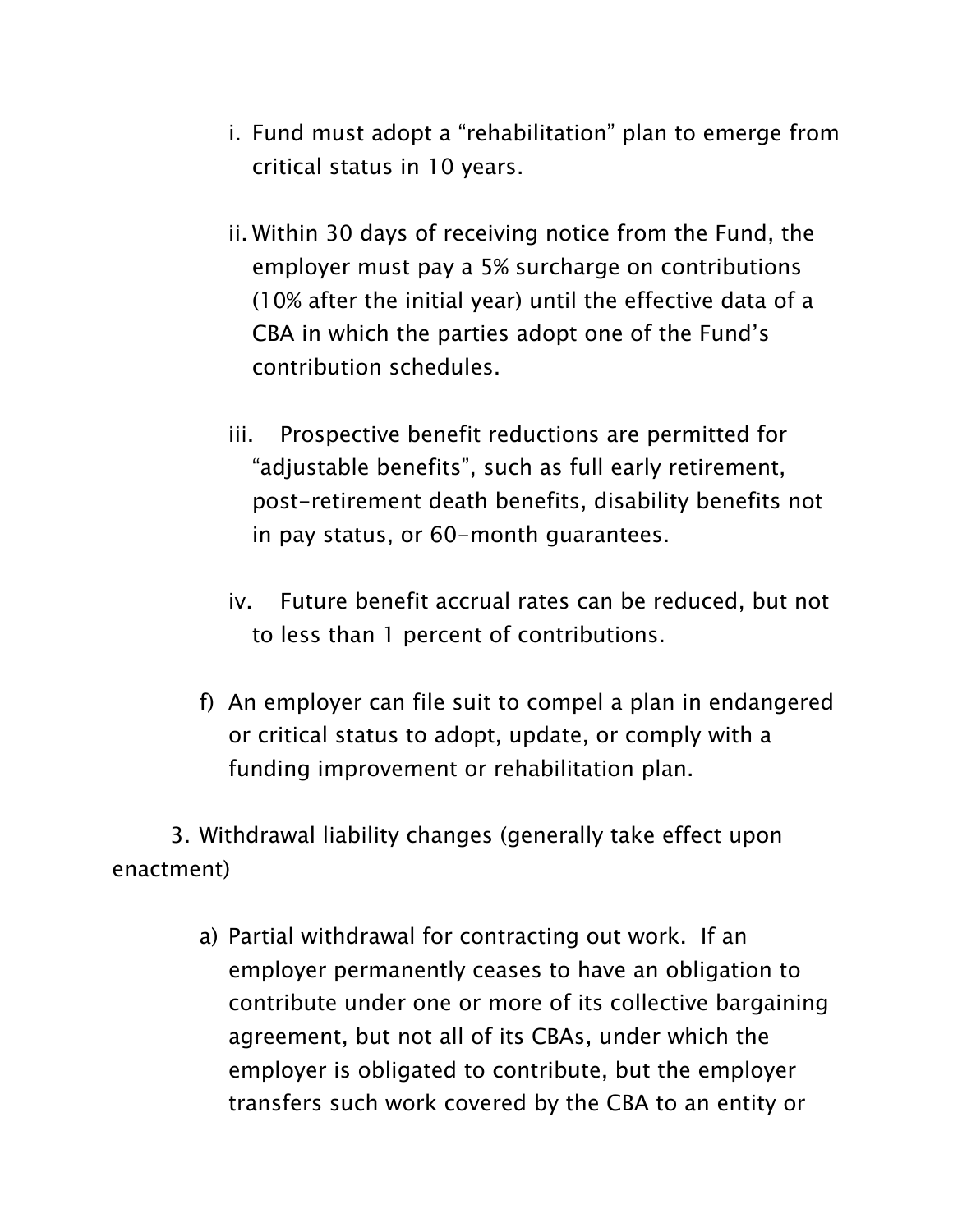entities owned or controlled by the employer, a partial withdrawal occurs.

- b) Building and construction industry pension plans can now adopt the six-year free look provision and can now use methods of calculating withdrawal liability other than the presumptive method (effective January 1, 2007).
- c) Surcharges are disregarded in determining an employer's withdrawal liability (except for purposes of determining the unfunded vested benefits attributable to an employer under the direct attribution method of calculation)
- d) Benefit reductions are disregarded in computing an employer's withdrawal liability.
- e) Other more technical amendments:
	- i. The sale of assets limitation of 29 U.S.C. §1405 (a) is amended – the liquidation values of the limitation table are increased and language changed to refer to the direct attribution method of calculation in allocating the UVBs attributable to employees of the employer.
	- ii. A special rule for Funds imposing withdrawal liability and disregarding transactions more than five years ago is amended to benefit small employers and to add procedures and bonding to protect pension funds.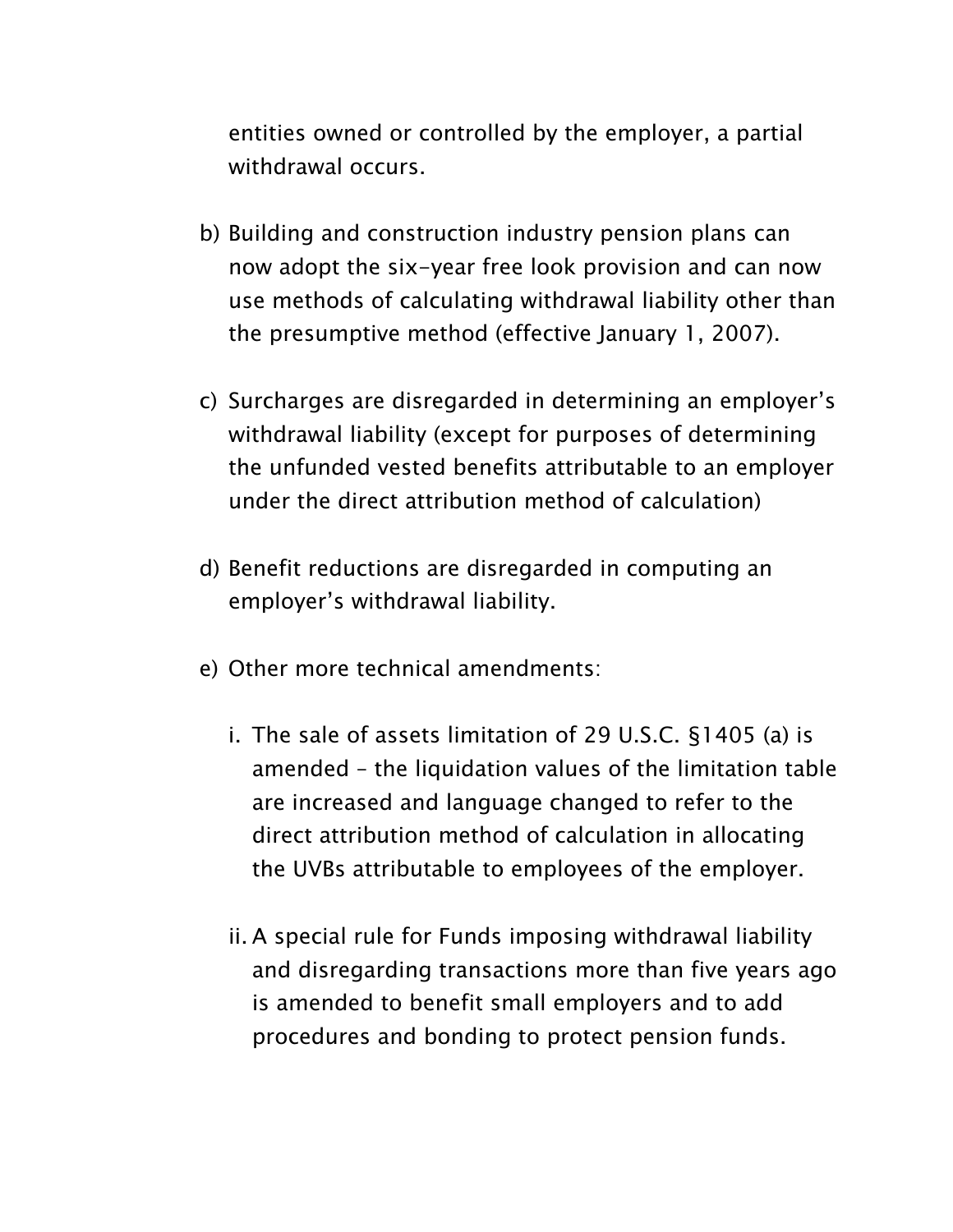iii. The anti-discrimination provision of 29 U.S.C. §1140 is amended to make it unlawful for a multiemployer plan, the plan sponsor or any other person to discriminate against any contributing employer for exercising rights under ERISA or for giving information or testifying in an inquiry or proceedings relating to ERISA before Congress. The provision is intended to close a loophole in the existing whistleblower protections.

## IV. SPECIAL ISSUES CONCERNING WITHDRAWAL LIABILITY

A. Calculation of the amount of withdrawal liability.

 1. The statute permits the employer to request information from the Pension Plan. 29 U.S.C. §1401(e).

 2. The key to the amount of withdrawal liability is the amount of UVBs the Pension Plan has.

- a) Unfunded vested benefits are the value of the nonforfeitable benefits under the plan, minus the value of the assets of the plan. 29 U.S.C. §1393(c).
- b) The amount of UVBs are dependent upon "hidden" factors such as the mortality rates and interest rates used by the Fund's actuaries; these factors can change without any knowledge by the contributing employers and can change the withdrawal liability of employers drastically.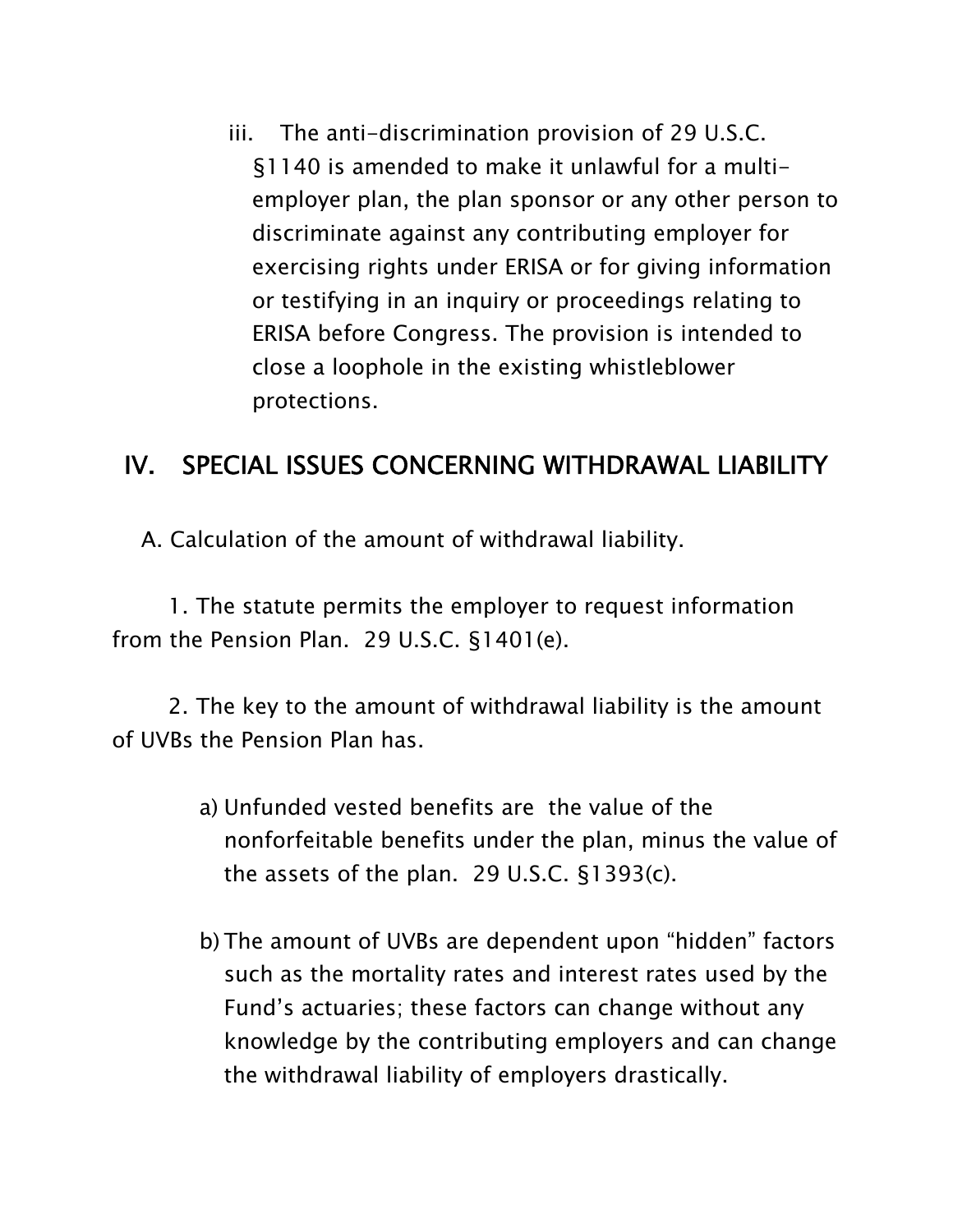c) The statute gives the Plan and its actuaries a great deal of leeway in setting and relying on these actuarial assumptions. 29 U.S.C. §1393(a),(b).

B. Special Rules for the Building and Construction Industry:

 1. Withdrawal. For employers who employers and pension plans with employees /participants primarily in the building and construction industry, the definitions of complete withdrawal and partial withdrawal are modified:

 a) Generally, a construction industry employer will be permitted to withdraw from a plan without incurring any liability, unless it continues to perform work in the covered area of the sort performed by the covered employees.

- i. A complete withdrawal occurs when an employer ceases to have an obligation to contribute under the plan, and the employer either
	- (a) continues to perform work in the jurisdiction of the collective bargaining agreement of the type for which contributions were previously required, or
	- (b) resumes such work within 5 years after the date on which the obligation to contribute under the plan ceases, and does not renew the obligation at the time of the resumption.

```
29 U.S.C. §1383(b)(2)
```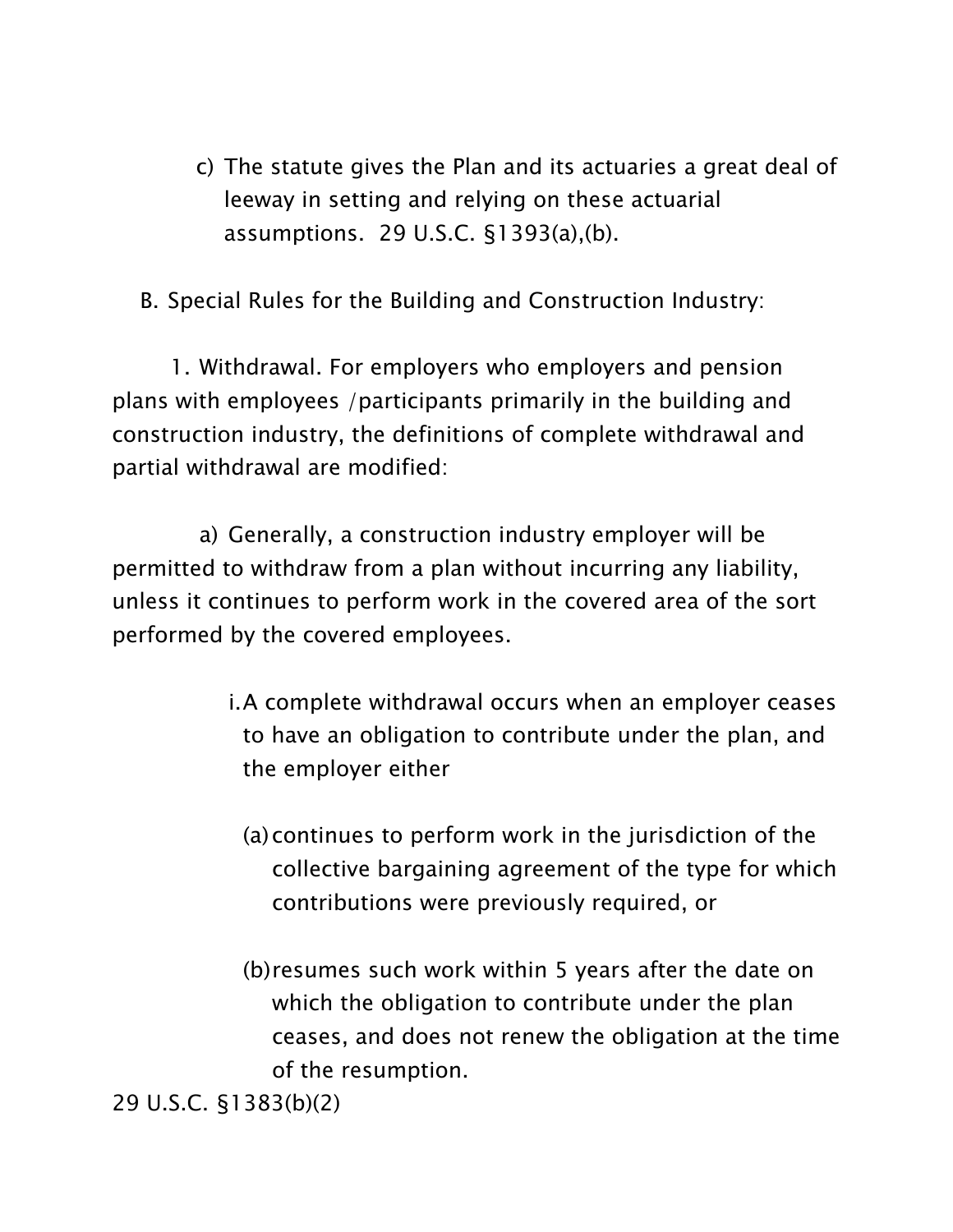ii. A partial withdrawal occurs if the employer's obligation to contribute under the plan continues only for an insubstantial portion of the potentially covered work which the employer performs in the craft and area jurisdiction of the collective bargaining agreement.. 29 U.S.C.§1388(d)(1).

 2. A construction industry pension plan must use the "presumptive" method of calculation. \*\*\*This is changed under the PPA of 2006 – construction industry pension plans can adopt other methods of calculation.\*\*\* (Non-construction industry plans can be amended to apply the presumptive method to employers with an obligation to contribute for work performed in the building and construction industry.)

C. Special rules for trucking industry plans.

 1. A limited exemption applies to plans in which substantially all the contributions are made by employers in the long and shorthaul trucking industry, the household moving industry, or the public warehousing industry.

 2. Withdrawal: an employer primarily engaged in such work who ceases to perform work within the geographical area covered by the plan will be considered to have completely withdrawn from the plan only if the employer permanently ceases to have an obligation to contribute under the plan or permanently ceases all covered operations under the plan, and either: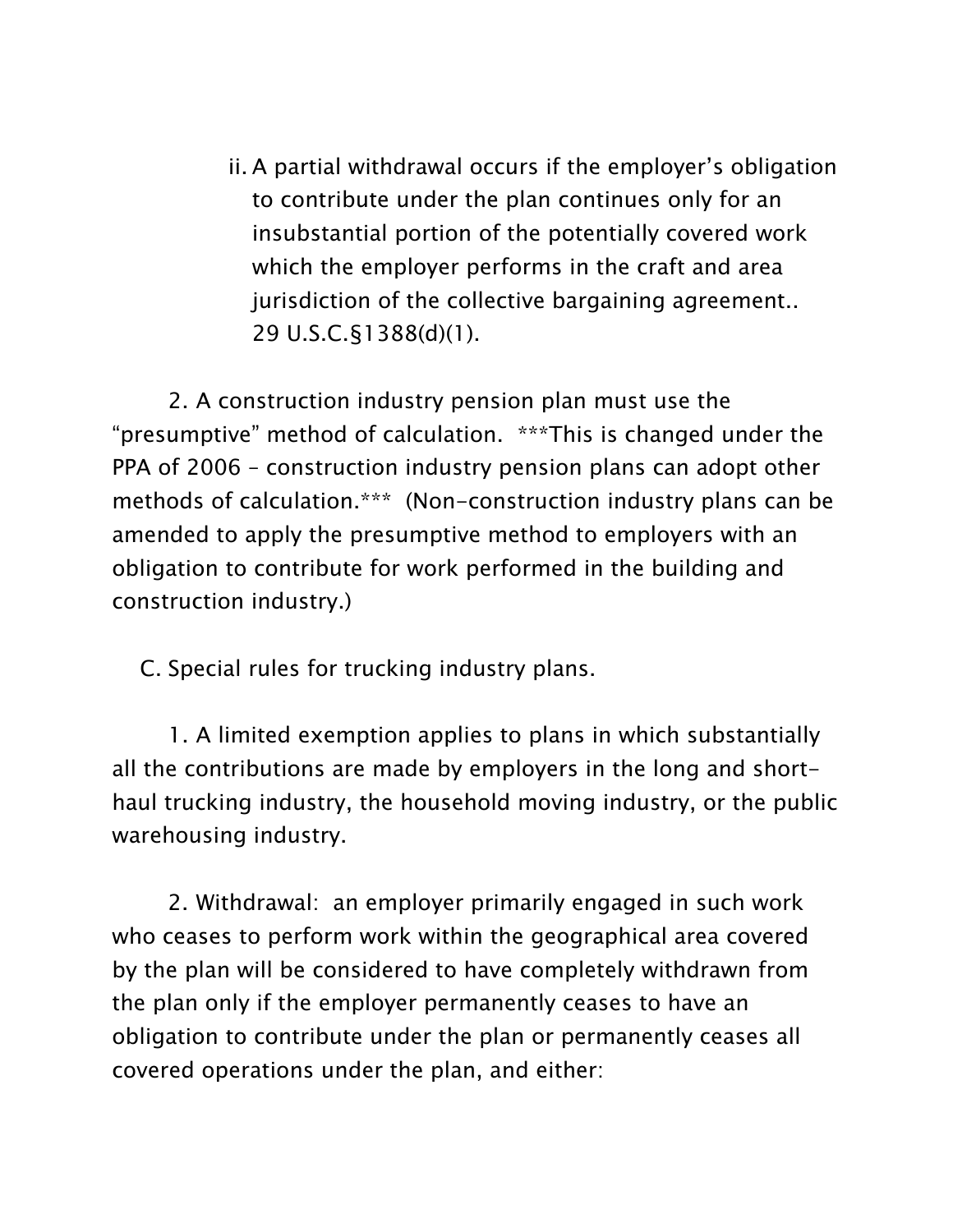a) The PBGC determines that the cessation has caused substantial damage to the plan's contribution base, or

 b) The employer fails to post a bond or put an amount in escrow equal to fifty percent of its potential withdrawal liability.

> [NOTE: If, after the employer posts the bond or escrow, the PBGC determines that the employer's cessation has substantially damaged the plan, the entire bond or escrow is to be paid to the plan. In such case, the employer will be considered to have withdrawn from the plan on the date that the cessation occurred and the employer will be liable for the remainder of the withdrawal liability in accordance with the usual withdrawal liability rules. In determining whether substantial damage has been done to the plan, the PBGC will consider the employer's cessation in the aggregate with any cessations by other employers. The PBGC has 60 months to make its determination; otherwise, the bond will be cancelled or the escrow returned, and the employer will have no further liability.

29 U.S.C. §1383(d).]

 3. It is important to note that the trucking industry exception does not automatically apply to every plan covering employees in the trucking industry. For example, the Teamsters Central States, Southeast and Southwest Areas Pension Fund is not considered to be a trucking industry plan to which the special rules apply.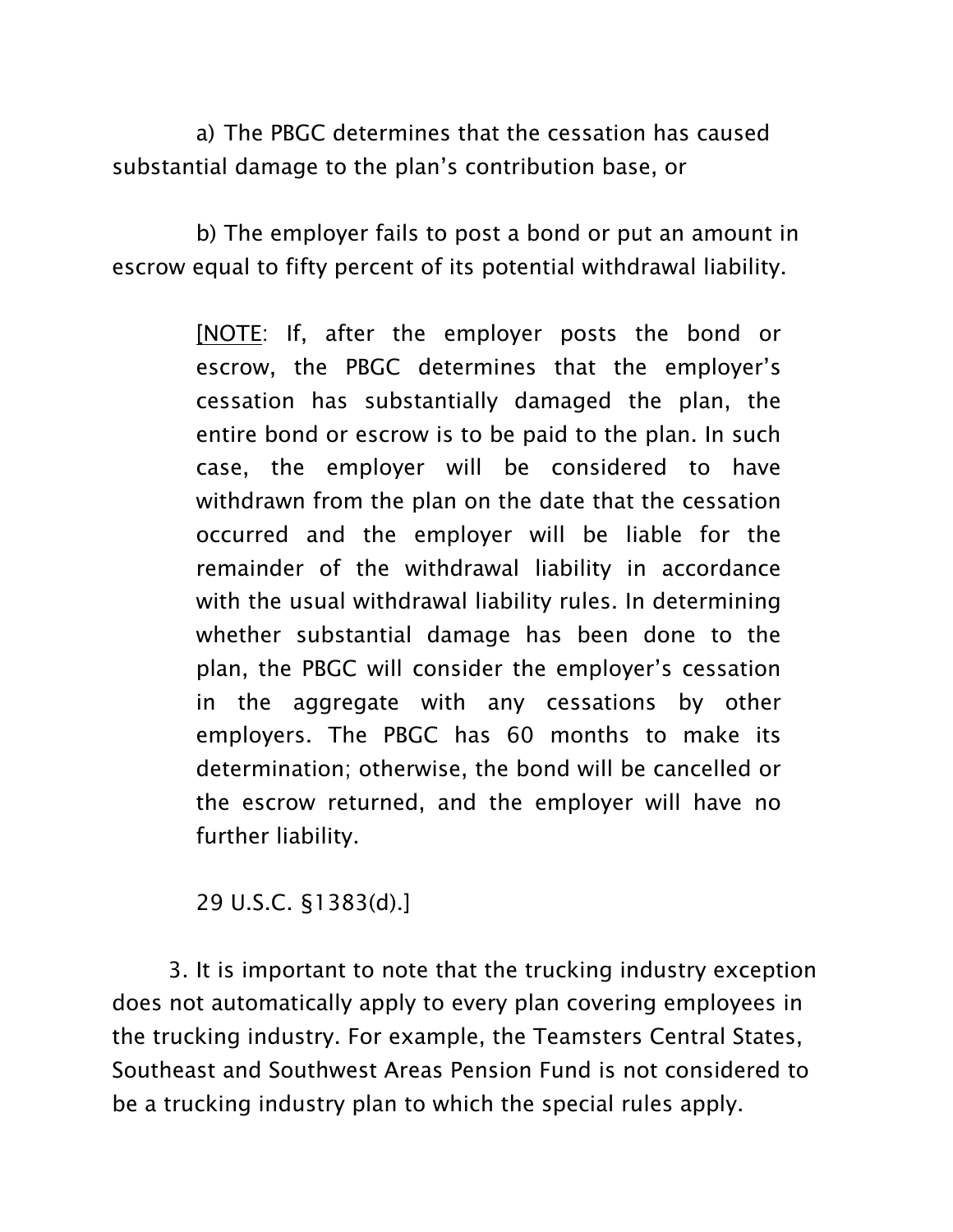Therefore, an employer must check with the particular pension fund under which its trucking or warehouse employees are covered to determine whether the trucking industry rules are applicable to such pension fund.

 D. A pension plan's governing documents and policies are important in withdrawal liability situations. Thus, it is critical to get and review those documents. A good example of this is the "Adverse Selection" policy of the Central States Pension Fund.

 1. In November 1990, the Fund issued a "Special Bulletin" 90-7 to "emphasize" the policy of the Trustees which prohibits the Pension Fund from participating in collective bargaining arrangements which encourage adverse selection. This policy capitalizes on language in the Plan's trust agreement which permits the Trustees to reject any collective bargaining agreement and all contributions from an employer whenever the Trustees:

> "determine either that the agreement is unlawful and/or inconsistent with any rule or requirement for participation by Employers in the Fund and/or that the Employer is engaged in one or more practices or arrangements that threaten to cause economic harm to, and/or impairment of the actuarial soundness of, the Fund (including but not limited to any arrangement in which the Employer is obligated to make contributions to the Trust Fund on behalf of some but not all of the Employer's bargaining unit employees, and any arrangement in which the Employer is obligated to make contributions to the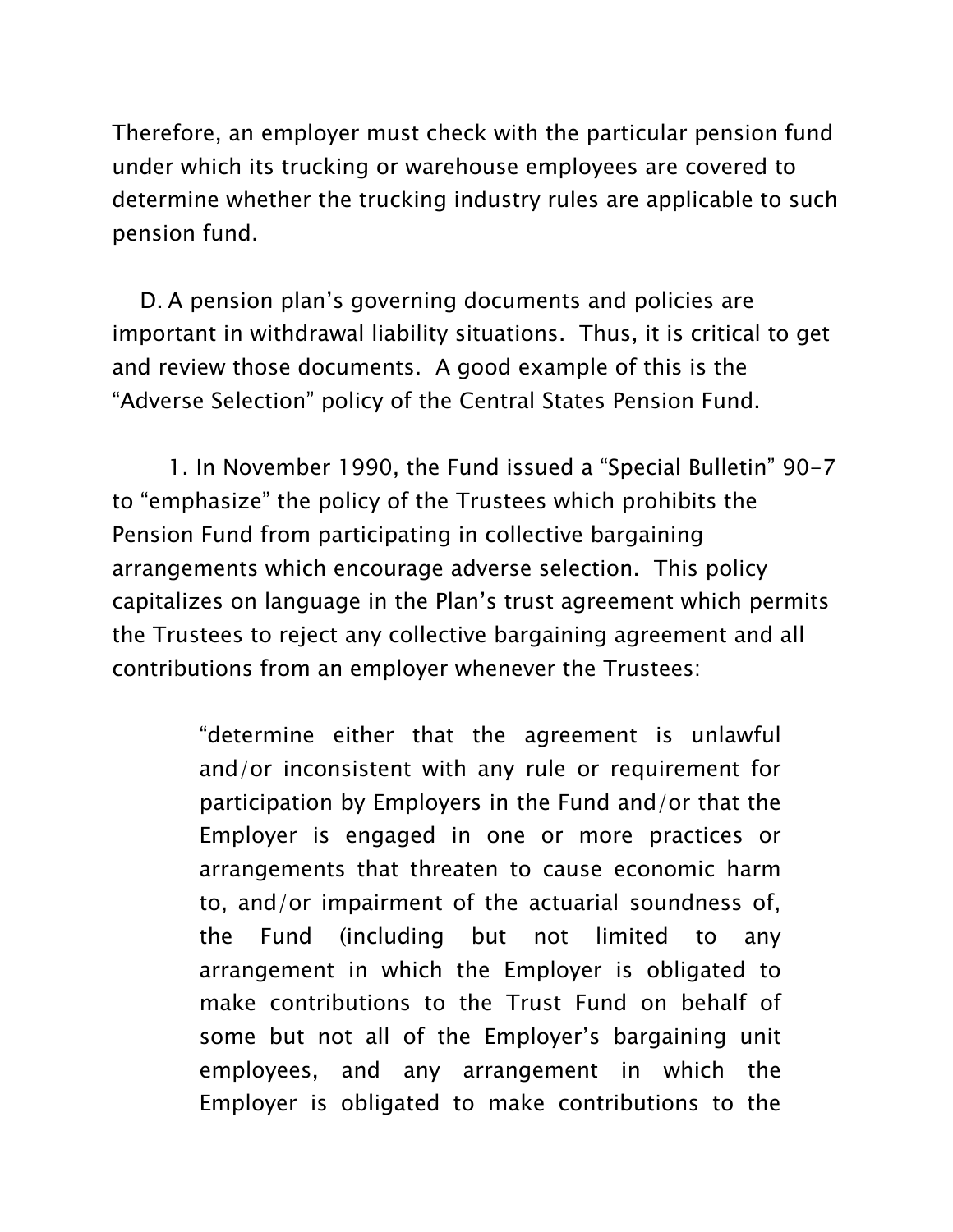Trust Fund at different contribution rates for different groups of the Employer's bargaining unit employees.)"

Article III, Section 1, Central States Pension Trust Agreement

 2. According to the bulletin, the Trustees have the authority to terminate the continued participation in the Pension Fund of an employer whose collective bargaining agreement results in "adverse selection". Such termination causes a withdrawal to occur because the employer no longer has an obligation to contribute to the Fund; a withdrawal liability assessment follows such a termination.

- 3. What is "adverse selection", according to the Fund?
	- a) Contributing at different rates on behalf employees who perform the same type of work;
	- b) Contributing on behalf of some employees and not others who perform the same type of work;
	- c) Covering only certain specified individuals instead of all employees in a classification of employment, such as only covering older, more senior employees;
	- d) Classifying as part-time, casual, or temporary employees who are in practice full-time.

 4. Purpose of the rule: prevent unions and employers from limiting contributions to the Pension Fund, usually for the youngest employees or those new to the bargaining unit. Those contributions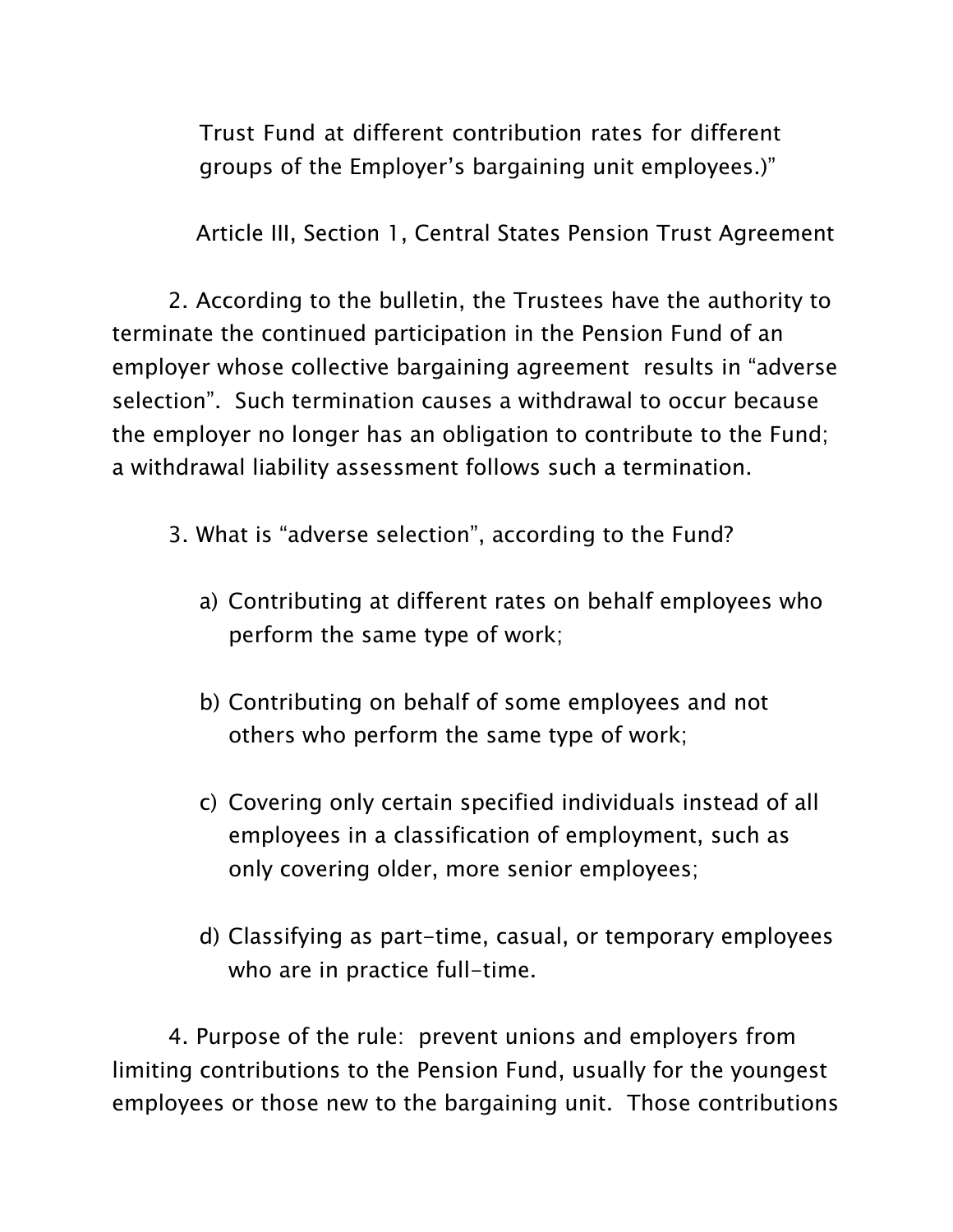are the most advantageous to the Fund because those employees are the least likely to be able claim benefits in the near term. There are no definitive court interpretations of the adverse selection rule yet.

- a) Borntrager v. Central States, 425 F.3d 1087 (8th Cir. 2005) Court found it had jurisdiction of the employer's claim under 29 U.S.C. §1451.
- b) White v. Sundstrand Corp., 2000 WL 713739 (N.D. Ill. 2000. Did not involve Central States or the adverse selection rule, but undercuts a potential claim against the rule using Section 510 of ERISA. The court held that Section 510 (29 U.S.C. §1140) only applies in instances in which an employer wrongfully alters the employment relationship to prevent benefit rights from vesting. [Note, with the amendment to Section 510 in the PPA of 2006, this argument may be more viable.]
- c) Fort Transfer Company, Inc. v. Central States, 2006 WL 1582451 (C.D. Ill. 2006) (Springfield, IL), suit by employer challenging action by Central States in threatening to terminate the under the adverse selection rule. The court dismissed the cases as having been brought in the wrong forum under the forum selection rules in the Pension Fund's trust agreement. (requires suit to be brought in the Northern District in Chicago)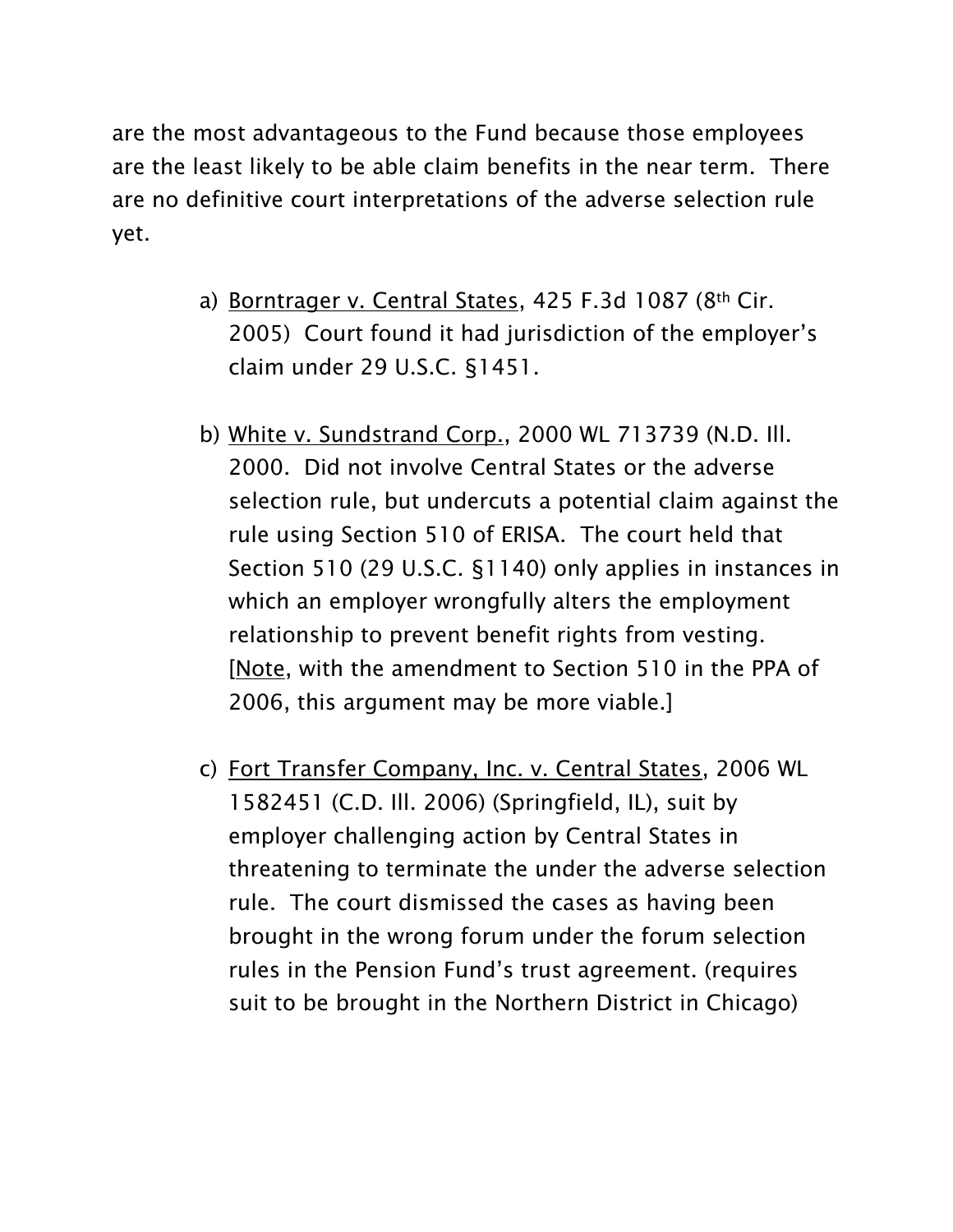#### E. Who is liable for withdrawal liability?

 1. Employers within a "controlled group" or under "common control" for are linked for withdrawal liability purposes. 29 C.F.R. §§4001.2, 4001.3 (incorporating regulations under §414(b), (c) of the Internal Revenue Code); see, e.g., Central States, Southeast and Southwest Areas Pension Fund v. NAVCO, 3 F.3d 167, 172 (7th Cir. 1993); Vaughn v. Sexton, 975 F.2d 498 (8th Cir. 1992). The core of these concepts is holding a controlling interest (as in a parentsubsidiary relationship) or common controlling ownership (in a brother-sister relationship). 26 U.S.C.A. §1563(a), Treas. Reg.  $\S1.414(b)-1, \S1.414(c)-1, 2.$ 

 2. Personal liability of shareholders, officers and directors for pension liabilities may be established by courts in cases where the corporate veil can be pierced. Whether a corporate veil may be pierced is an issue of state law. Cases from the contribution delinquency area:

- a) See, e.g., Laborers' Pension Trust Fund v. Sidney Weinberger Homes, Inc., 872 F.2d 702 (6th Cir. 1988), the Sixth Circuit held that the corporate veil of a dissolved corporate employer could be pierced where the corporate form was not followed and the shareholder was held liable under ERISA for the corporation's failure to properly fund employee benefit packages.
- b) Similarly, in Sasso v. Cervoni, 985 F.2d 49 (2d Cir. 1993), the Court found an individual corporate officer may be liable for ERISA obligations upon evidence that the officer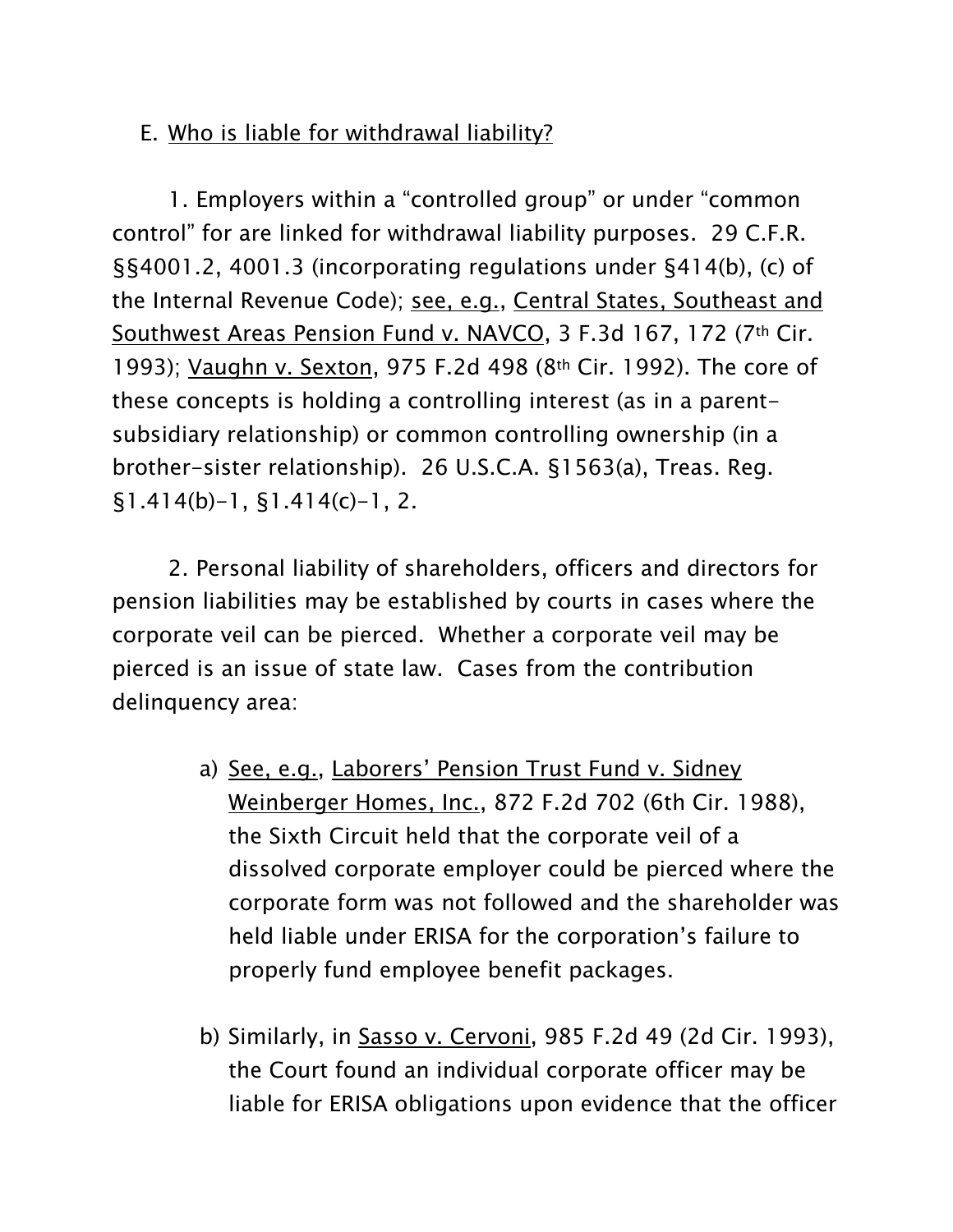acted in concert with fiduciaries in breaching fiduciary obligations, intermingled assets of the corporation with personal assets or assets of related corporations and used corporate assets for personal benefit instead of meeting ERISA obligations. Further, a corporate officer may be liable for the ERISA obligations of his corporation where he has been convicted of engaging in a criminal conspiracy to defraud the funds of owed contributions.

- 3. Sale of Assets
	- a) Seller liability for withdrawal liability:
		- i. Usually a sale of all or substantially all assets will coincide with a cessation of the seller's obligation to contribute to the pension fund and will constitute a complete withdrawal for the seller.
		- ii. Safe Harbor provision. 29 U.S.C. §1384(a). The safe harbor provision may permit a seller to avoid liability for a complete or partial withdrawal due to a bona fide, arm's-length sale of assets to an unrelated party. The safe harbor requires:
			- (a) the purchaser must have an obligation to contribute to the pension plan;

 (b) the purchaser must post a bond with the plan; and,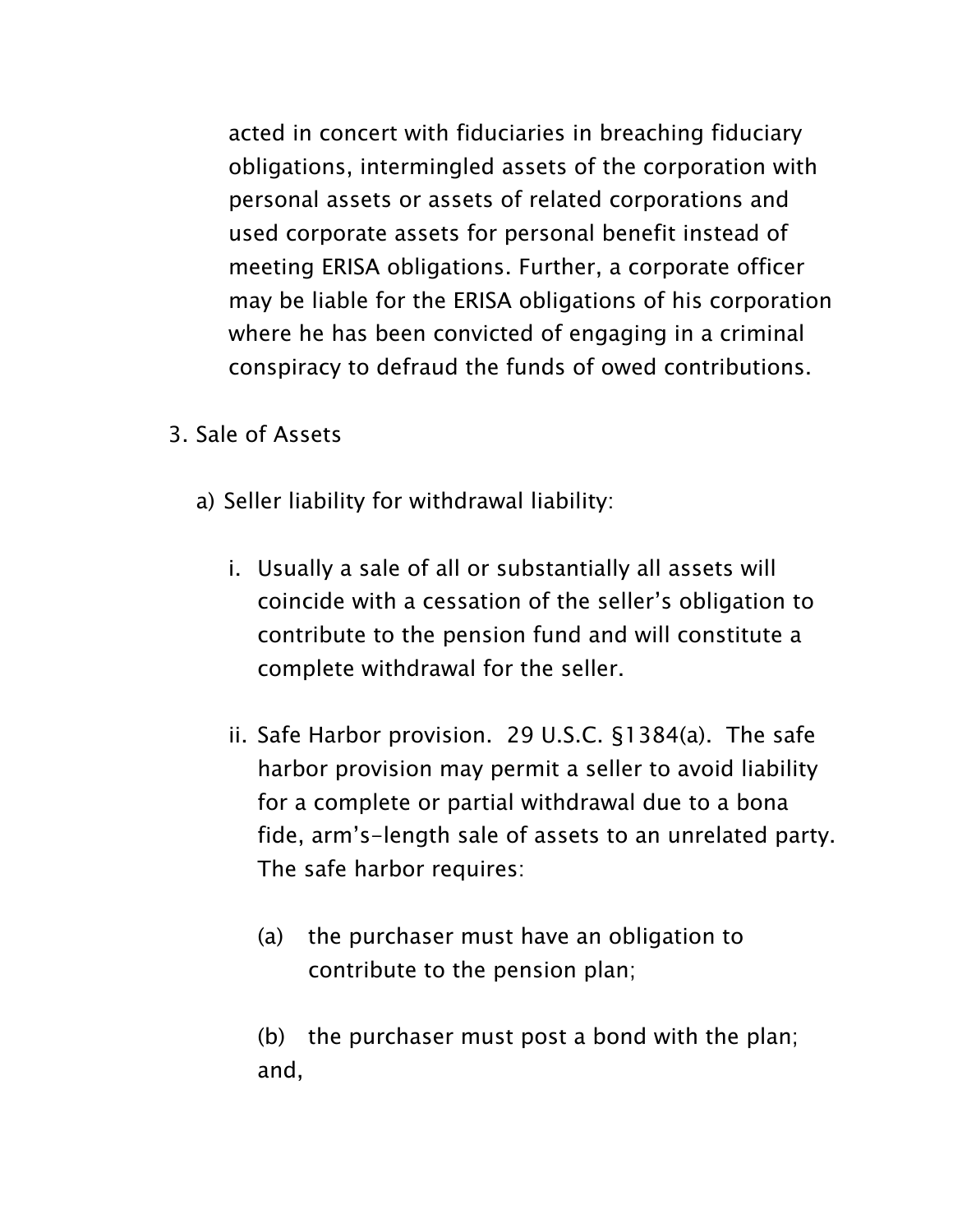- (c) under the contract for sale, the seller must remain secondarily liable for withdrawal liability.
- iii. As noted above, the amount of the seller's liability may be limited under the sale of assets provision of the statute. 29 U.S.C. §1405.
- b) Purchaser
	- 1. The purchaser can be liable by agreement.
	- 2. Note: under the safe harbor rule, If the purchaser withdraws within five years of the sale, the purchaser's liability will be computed using the amount of the seller was required to contribute for such operations for five plan years. 29 U.S.C.A. §1384(b).
	- 3. Successor liability.
		- a) Unfavorable cases from the Seventh Circuit Court of Appeals (governing Illinois), adopting a very broad concept of successor liability and finding a party can be liable for the withdrawal liability of a predecessor business if (1) the party had prior notice of the withdrawal liability and (2) there has been substantial continuity in the business operations of the predecessor and the successor. Chicago Truck Drivers, Helpers and Warehouse Workers (Independent) Pension Fund v. Tasemkin, Inc., 59 F.3d 48, 49 (7th Cir. 1995); Central States, Southeast and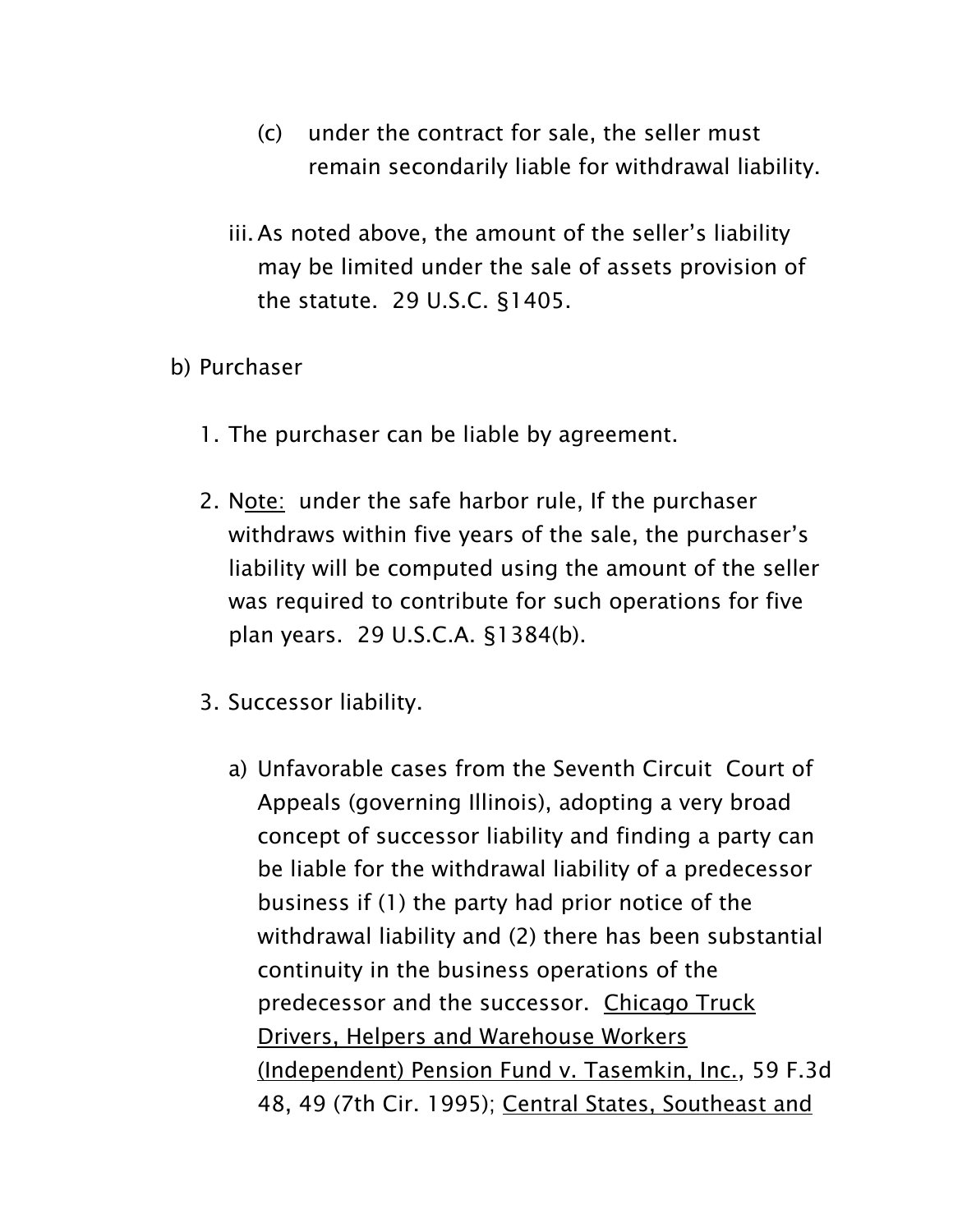Southwest Areas Pension Fund v. Wiseway Motor Freight, Inc., 2000 WL 1409825 (N.D. Ill. 2000).

- b) No cases on point yet from the Eighth Circuit Court of Appeals (governing Missouri), but cases from the court suggest that court may take a more favorable view of the issue.
	- i. The court has adopted a more narrow definition of who is an "employer" under the MPPAA looking at who is obligated to contribute to the pension plan. Seaway Port Authority of Duluth v. Duluth-Superior ILA Marine Ass'n Restated Pension Plan, 920 F.2d 503, 507 (8th Cir. 1990); Rheem Manufacturing Company v. Central States Southeast and Southwest Areas Pension Fund, 63 F.3d 703 (8th Cir. 1995).
	- ii. See also, Greater Kansas City Laborer's Pension Fund v. Superior General Contractors, Inc., 104 F.3d 1050 (8th Cir. 1997) a fringe benefit delinquency case. In this case the court found that the broad alter ego liability principles of labor law did not apply to an ERISA action to collect benefit contributions and that attempts to pierce the corporate veil must meet the traditional requirements for disregarding the corporate entity. This case takes a decidedly more conservative approach to the issue than that taken n the Seventh Circuit.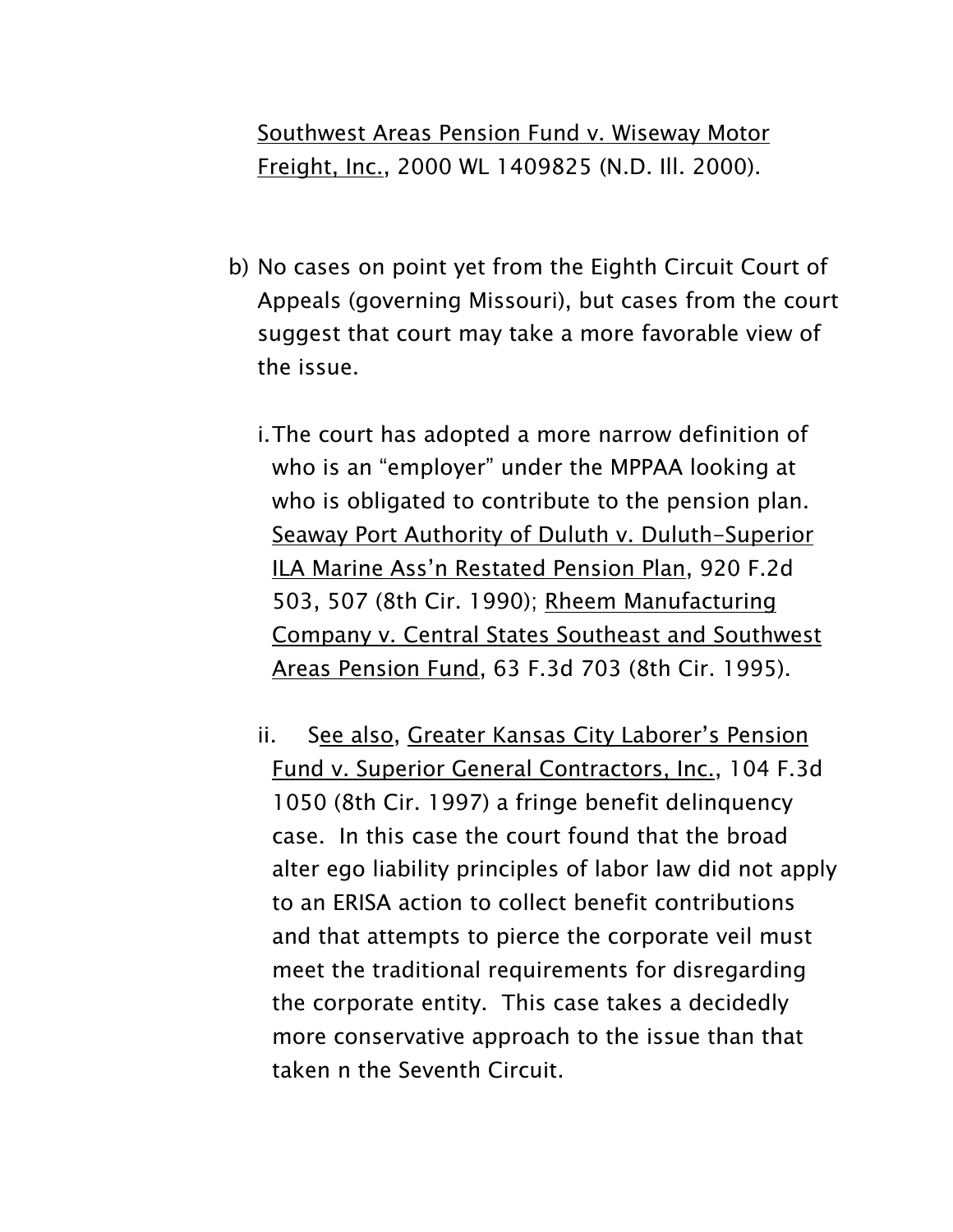# V. CENTRAL STATES PENSION FUND – A CASE STUDY

A. The Pension Fund is one of the nation's largest Taft-Hartley Funds, with approximately 150,000 active participants and benefit payments to more than 210,000 retirees and surviving spouses each month. Since the Fund's inception in 1955 over \$36.4 billion in benefits have been paid. Benefit payments in 2005 exceeded \$2.53 billion. The Fund's assets as of December 31, 2005 were in excess of \$19 billion.

([http://www.centralstatesfunds.org/cs/OurCompany.asp;](http://www.centralstatesfunds.org/cs/OurCompany.asp) November 21, 2006)

B. The Pension Fund fell below the ERISA funding requirements in about 2002 due a number of reasons:

 1. The Pension Fund is a mature fund, with an increasing number of retirees and a decreasing number of active employees (the number of retired employees exceeded the number of active employees beginning in 1999).

 2. There are no new employers joining the Fund and adding to the contribution income of the Fund, at least in part due to the high unfunded vested liability of the Fund;

 3. The trucking industry has seen a major shake-out due to deregulation, resulting in fewer employers to pay contributions;

 4. The Fund has had growing operating deficits – contributions are not increasing and benefit obligations continue to go up. Since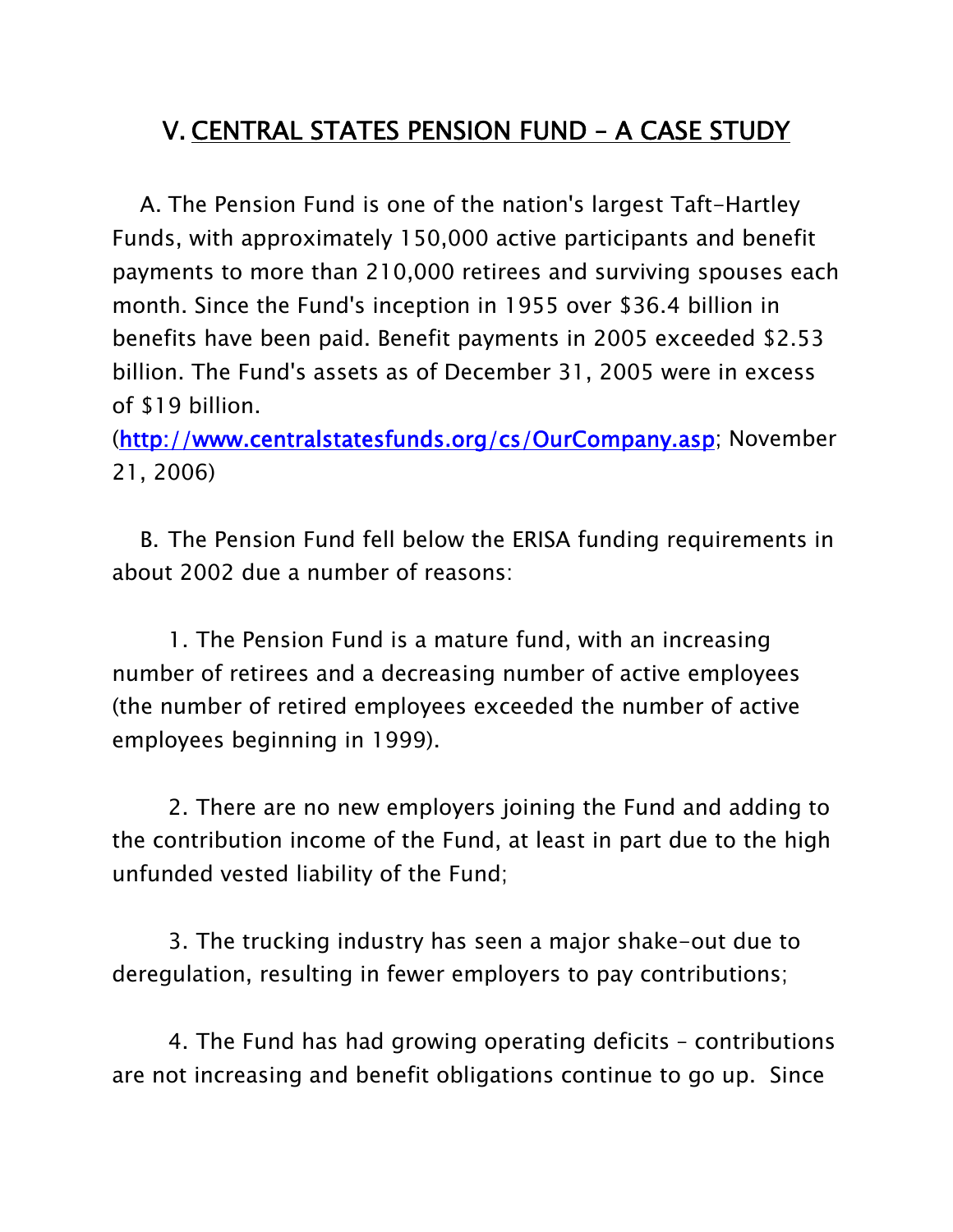1985, the amount of benefits paid out has exceeded the amount of contributions coming in.

 5. In 2000 – 2002 the Fund experienced three consecutive years of investment losses, causing the Fund's asset base to decline from approximately \$21 billion in 1999 to less than \$16 billion in 2002. This decline damaged the Fund's ability to earn investment income for a long period of time.

C. The Trustees promptly implemented a plan of action:

 1. Implement an appropriate (more aggressive) investment strategy;

 2. Reduce future benefit accruals, mostly by eliminating the full early retirement options and reducing the benefit accrual rate (now 1 percent);

 3. Obtain relief from the mandatory excise taxes required to be paid to the IRS under the Internal Revenue Code and obtain a 10 year amortization extension from the IRS; and,

4. Increase employer contributions.

D. Results of the Fund's plan of action.

 1. Since 2002, the Fund's investment strategy has paid off and the returns have been good (as good or better than its peers). Some of the lost asset base has been recovered. Net assets are now about \$20 billion (as of October 31, 2006).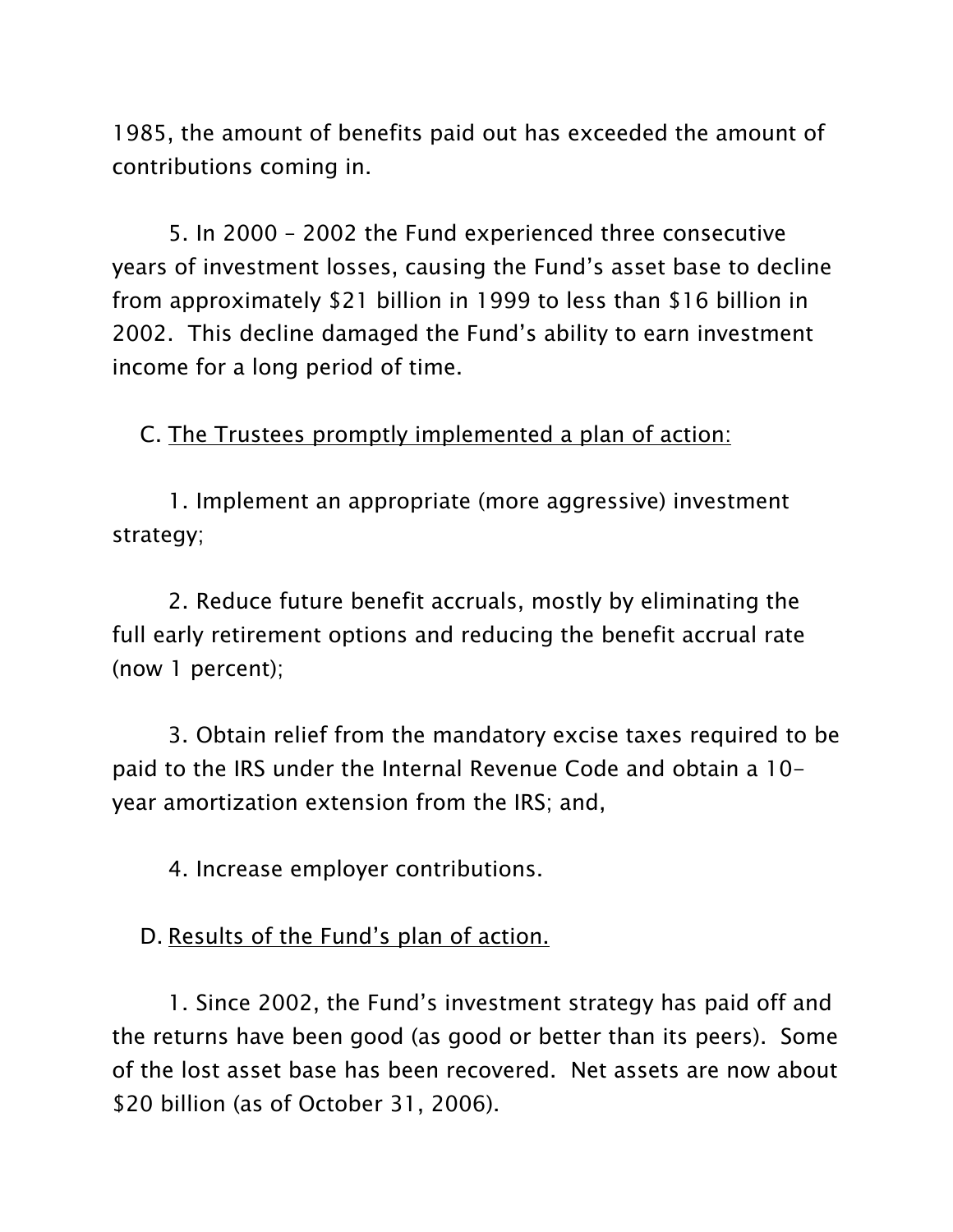2. Benefit reductions slowed the growth of benefit obligations, reducing the Fund's operating deficit. The Fund's retirement age is increasing.

 3. The Fund obtained an amortization agreement from the IRS, avoiding assessment of excise taxes, but the IRS set a number of conditions, including an increasing set of funding percentage goals that the Fund must meet..

 4. Initially, the Fund was able to increase contributions by creating savings in the Health and Welfare Plan and redirecting contractual fringe benefit increases in the Carhaul, National Master Freight, and UPS contracts from the Health and Welfare Plan to the Pension Fund. However, to meet the funding goals mandated by the IRS, the Pension Fund is mandating contribution increases of 7 or 8 percent for collective bargaining agreements as they come up for negotiations in the next two years. (See attached Special Bulletin  $2005 - 6.$ 

 E. Pension Protection Act of 2006. This plan has been complicated by the passage of the Pension Protection Act of 2006, which for most pertinent purposes becomes effective for the first plan year after 2007  $-$  here January 1, 2008  $-$  because the Fund is on a calendar year.

 1. It is unclear how the Pension Fund's pre-Act amortization agreement with the IRS fits into the statutory scheme. If the Pension Fund's pre-Act amortization schedule is ignored, the Pension Fund falls within the "critical" category